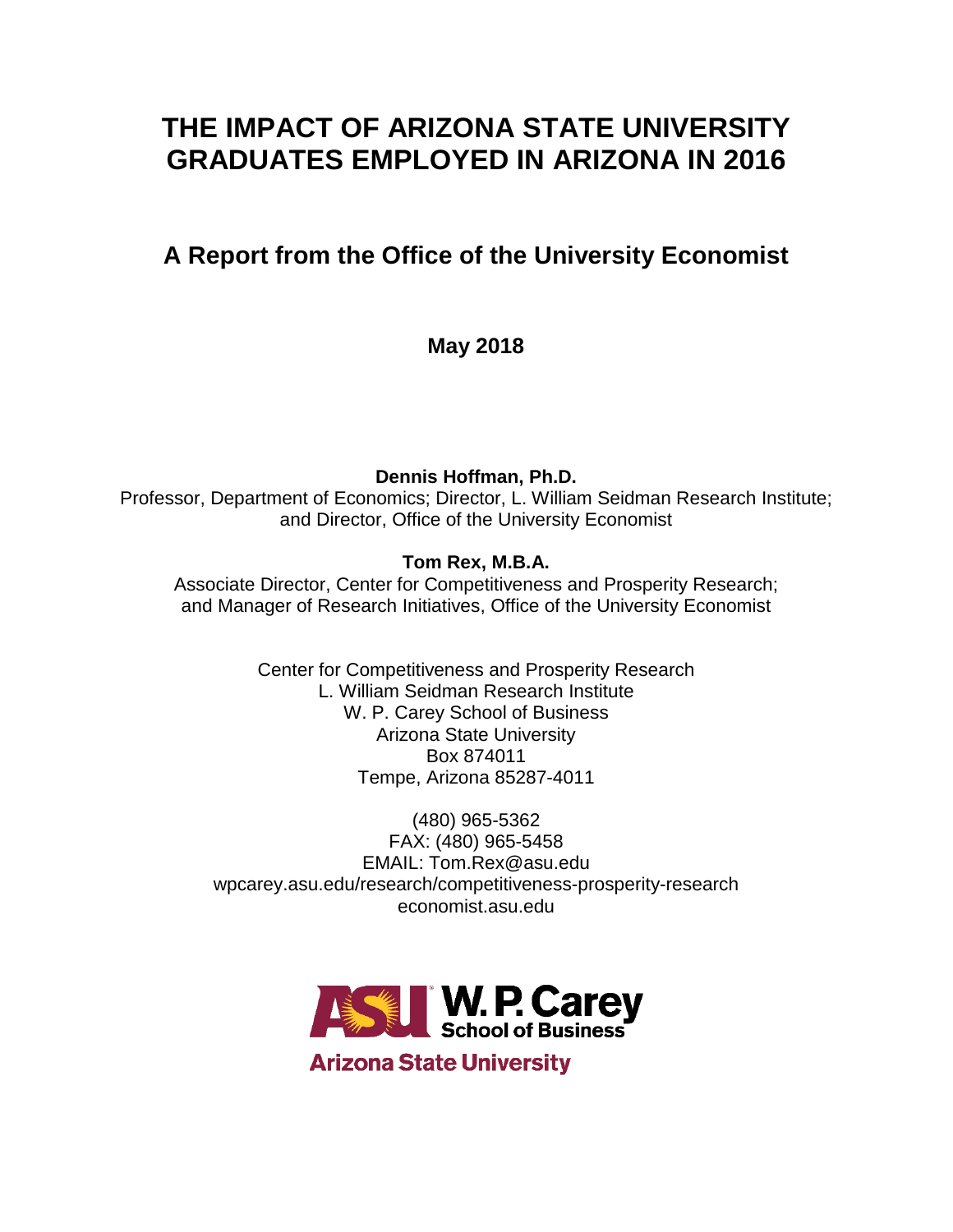# **TABLE OF CONTENTS**

| Summary                                                                                 |    |
|-----------------------------------------------------------------------------------------|----|
| Description of Data                                                                     | 2  |
| Arizona State University Graduates Employed in Arizona in 2016                          | -5 |
| Arizona State University Graduates Employed in Arizona, 2012 Through 2016               | 12 |
| Appendix: Arizona State University Graduates From 1990 Through 2016 Employed in Arizona | 14 |
| in 2016: Detail By Category of Degree                                                   |    |

# **LIST OF TABLES**

| 1. Arizona State University Graduates Employed in Arizona and Covered by the            | 8  |
|-----------------------------------------------------------------------------------------|----|
| Unemployment Insurance Program in 2016                                                  |    |
| 2. Arizona State University Graduates Employed in Arizona in 2016 Compared To Total     | 11 |
| Employment in Arizona                                                                   |    |
| 3. Summary of Arizona State University Graduates Employed in Arizona, 2012 Through 2016 | 13 |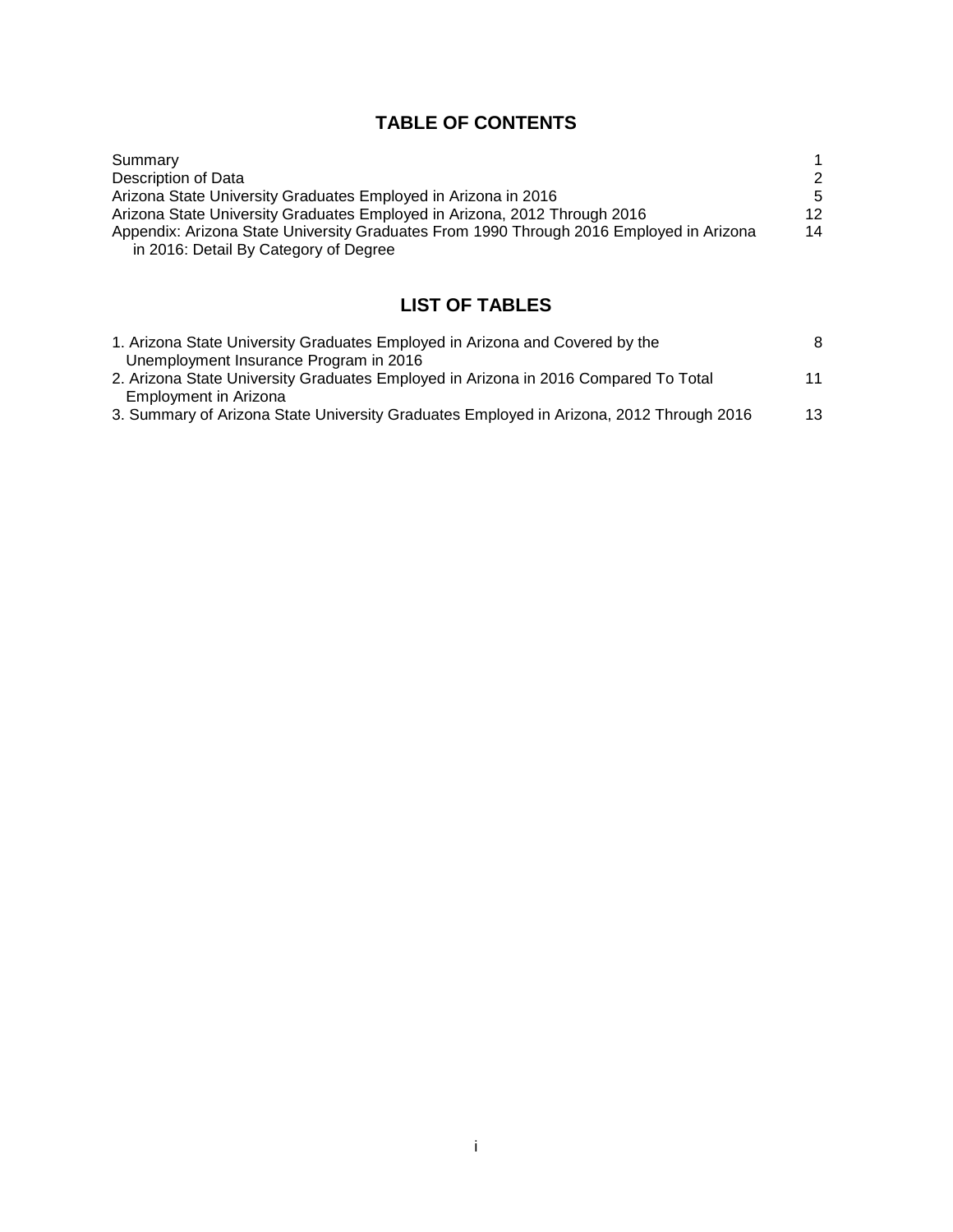#### **SUMMARY**

Arizona State University (ASU) graduates are employed throughout the world. This paper examines only those graduates employed in Arizona — those contributing to the productivity and prosperity of the state.

Approximately 231,000 ASU graduates were working in Arizona in 2016. More than one-in-four of the state's working individuals who had earned at least a bachelor's degree had graduated from ASU. The aggregate earnings of the ASU graduates were around \$13.8 billion. Based on these earnings, these individuals contributed between \$982 million and \$1.128 billion in state and local government taxes, including between \$545 million and \$626 million in state government taxes, depending on the tax rate assumed.

The estimate of the number of ASU graduates working in Arizona in 2016 is based on actual employment and wage data for 150,092 individuals who graduated from ASU between 1990 and 2016 and were covered by the state's unemployment insurance program. Estimates of those who graduated from ASU prior to 1990 and of ASU graduates who were not covered by the unemployment insurance program but were working in Arizona in 2016 were added to the 150,092 figure to reach the total of approximately 231,000.

The impact of ASU graduates working in Arizona increased between 2012 and 2014 and was little changed between 2014 and 2016. The share of the Arizona workforce who were ASU graduates was 6.17 percent in 2012 and 6.34 percent in 2016. The share of aggregate wages earned by ASU graduates increased more, from 8.28 percent in 2012 to 8.70 percent in 2016. The average wage of ASU graduates climbed from 134.3 percent of the average wage of all workers in 2012 to 137.2 percent in 2016. In 2012, graduates of ASU accounted for 25.6 percent of all Arizona workers who have earned at least a bachelor's degree. In 2016, the share was 25.9 percent.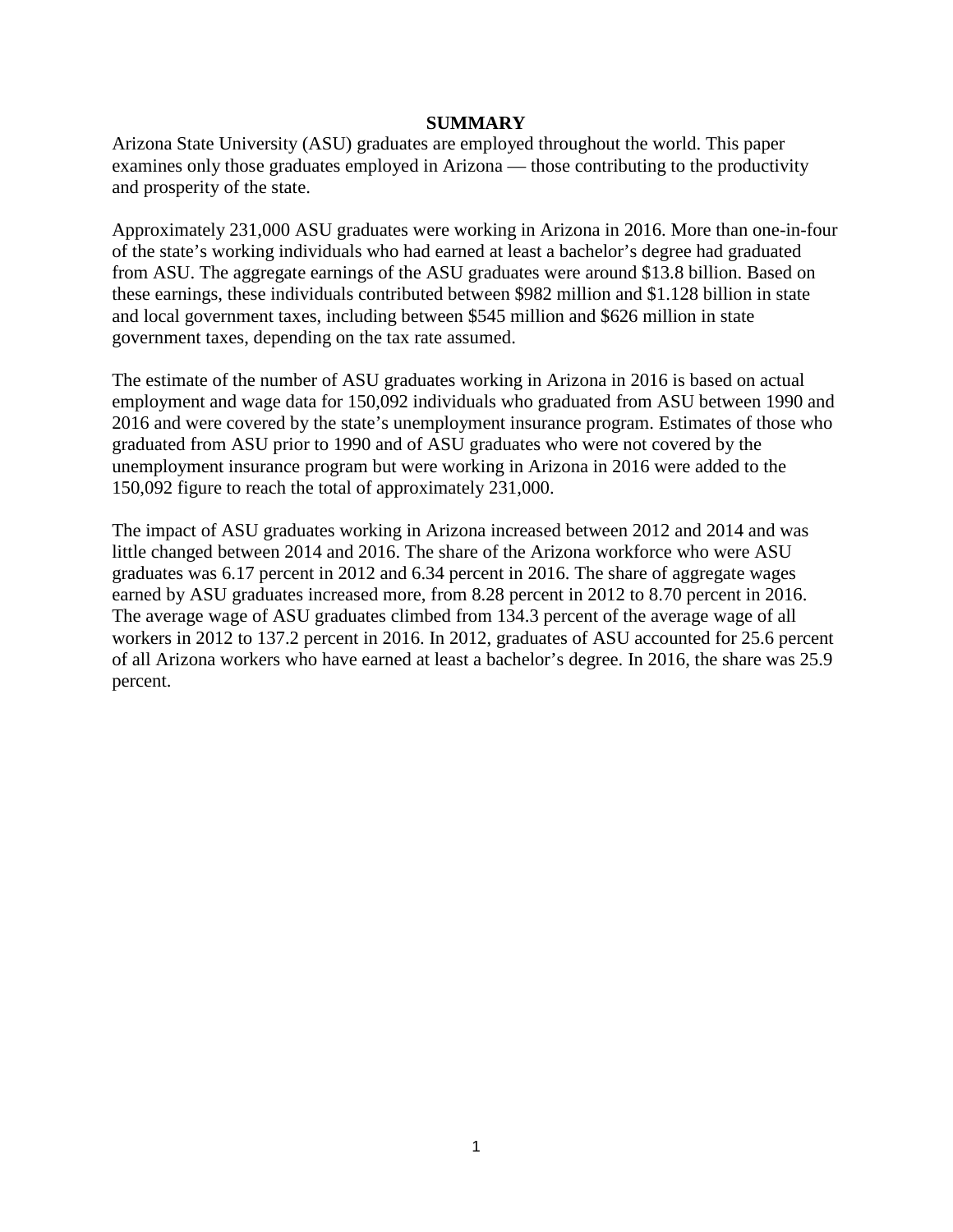## **DESCRIPTION OF DATA**

#### **University Graduates Employed in Arizona**

For each year from 2012 through 2016, the Arizona Board of Regents (ABOR) has created a dataset of graduates of Arizona's three public universities who were employed in Arizona during the year. While the ABOR dataset includes the number of "degrees awarded," this number really refers to the number of individuals earning a degree. An individual earning more than one degree is counted only once in this dataset, categorized in the year of the most recent degree. Thus, the dataset's number of "degrees awarded" is less than the official number of degrees awarded.

The ABOR dataset is created by matching Social Security numbers of university graduates to the numbers in the unemployment insurance file maintained by the Arizona Department of Economic Security, which works in conjunction with the U.S. Department of Labor. Reporting from the unemployment insurance file — the Quarterly Census of Employment and Wages (QCEW) — is done quarterly, with annual average figures also produced.

Each quarter, every business that employs workers covered by the state's unemployment insurance program must report (1) employment in each of the three months of the quarter during the pay period that includes the 12th day of the month and (2) total wages paid by the business during the quarter. Federal government civilian workers covered by the comparable federal unemployment insurance program also are included in the reporting.

Various members of the workforce are not included in the QCEW: most agricultural workers on small farms, those self-employed, those in the Armed Forces, and various others. Reporting is by job, not by individual — an individual working more than one covered job will appear in the file more than once.

Since the unemployment insurance records are confidential, ABOR's dataset of graduates employed in Arizona includes only aggregate totals. There are two significant limitations to this dataset. First, the unemployment insurance file does not include a significant number of workers — in 2016, the employment count from the unemployment insurance file was only 74 percent of the total employment in Arizona, as reported by the U.S. Bureau of Economic Analysis (BEA). Second, the dataset of graduates employed in Arizona constructed by the Board of Regents only includes graduates since 1990. Thus, the number of graduates of Arizona's public universities who are working in Arizona is understated significantly. This understatement effectively becomes even larger when the number of *individuals* counted in the Board of Regents dataset is compared to the total number of *jobs* reported in the QCEW.

The dataset constructed by the Board of Regents is subdivided by various characteristics:

- university
- bachelor's degrees versus graduate degrees
- those who attended school as Arizona residents versus nonresidents

The analysis described in this paper uses a dataset specific to Arizona State University (ASU) provided by ASU's Office of the University Provost.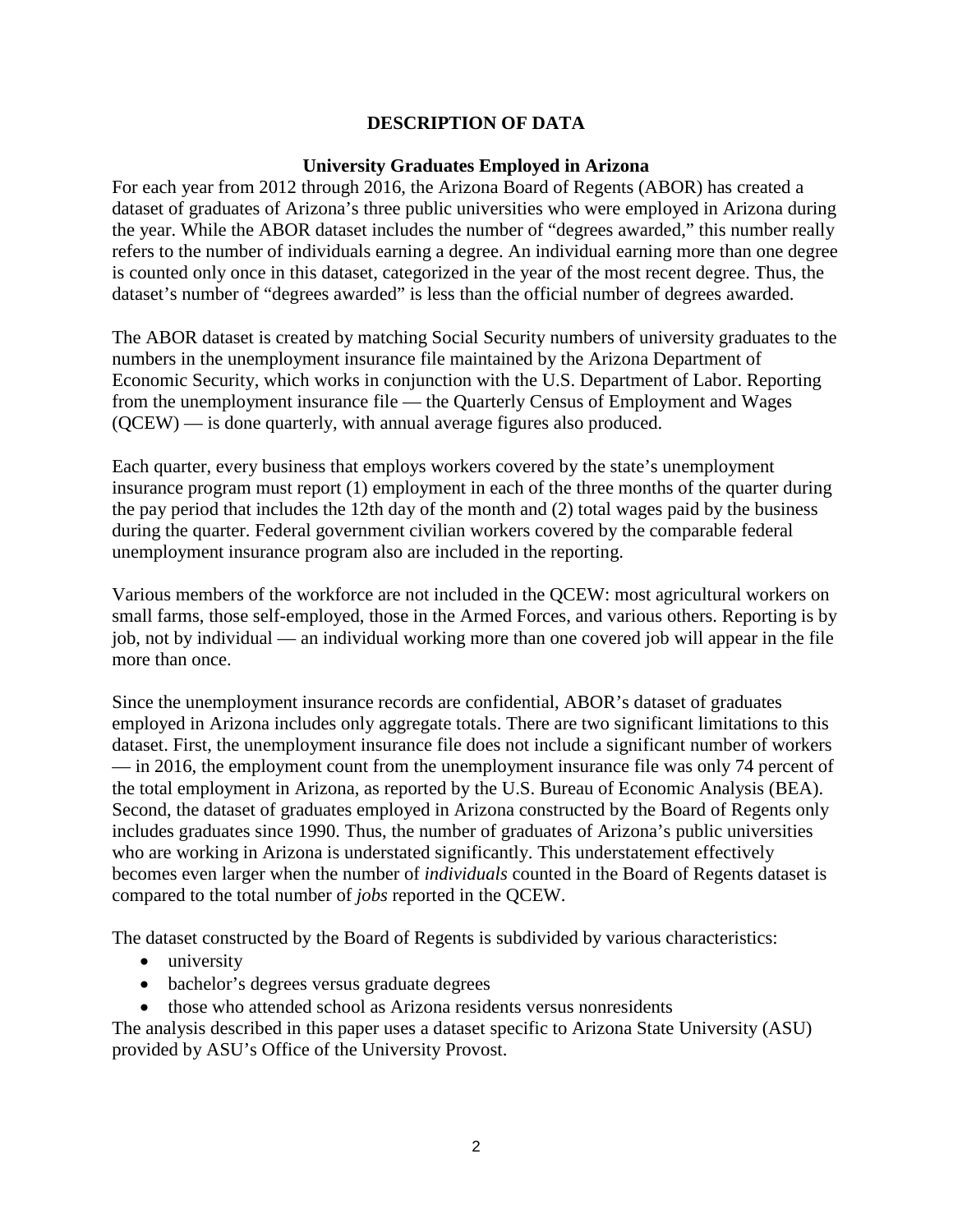By year of graduation, the following data items are available from the dataset of university graduates employed in Arizona:

- number of graduates
- number employed in Arizona (in any quarter during the year)
- percent of graduates employed in Arizona
- total wages of graduates employed in Arizona
- estimated state taxes paid by graduates employed in Arizona
- number employed in Arizona in all four quarters
- median wage of those employed in Arizona in all four quarters

The number of graduates is reported by academic year — for example, for 2016, the sum of the number graduating in August 2015, December 2015, and May 2016. The employment data are for calendar year 2016.

While the median wage of those employed in all four quarters is a reasonable measure of the typical annual wage of graduates included in the dataset, use of the median wage is arithmetically quite limited. Thus, the average wage of those employed in any quarter during the year also is calculated, as total wages divided by the total number employed.

#### **Employment**

The employment figures reported in the QCEW are based on a census of all covered workers and therefore are highly accurate, but as noted above, a large number of workers are not covered by the unemployment insurance program. Thus, focusing only on those covered by the program significantly understates the contribution of university graduates to the Arizona economy.

Employment estimates are available from several sources, but these estimates are not consistent due to definitional differences (certain categories of workers may be excluded by one source but not by another), differences in the way the data are collected (such as a sample of employers versus a census), and timing differences in when the data are collected. In order to provide a more complete picture of the economic activity in Arizona of ASU graduates, more complete employment estimates from the BEA are used in this report.

Most of the employment estimates, including those of the QCEW and BEA, do not differentiate between a person working full time and one working fewer hours. Employment is categorized by the place of work, not by where the worker lives. For example, an Arizona resident of Bullhead City who works across the Colorado River in Laughlin, Nevada is counted in the Nevada employment figures. Further, most of the employment estimates report the number of jobs, not the number of people employed — an individual working two jobs is counted twice in the employment figures. This is an important distinction when comparing the number of ASU graduates (individuals) employed in Arizona to total employment (number of jobs).

Unlike other employment estimates, the employment data reported from the American Community Survey (ACS) reflects the number of individuals working and workers are classified by place of residence. The ACS is an ongoing survey of households conducted by the U.S. Census Bureau that is the source of a wide variety of socioeconomic data. The main shortcoming of the ACS is that it is based on a relatively small number of households. Sampling error can be a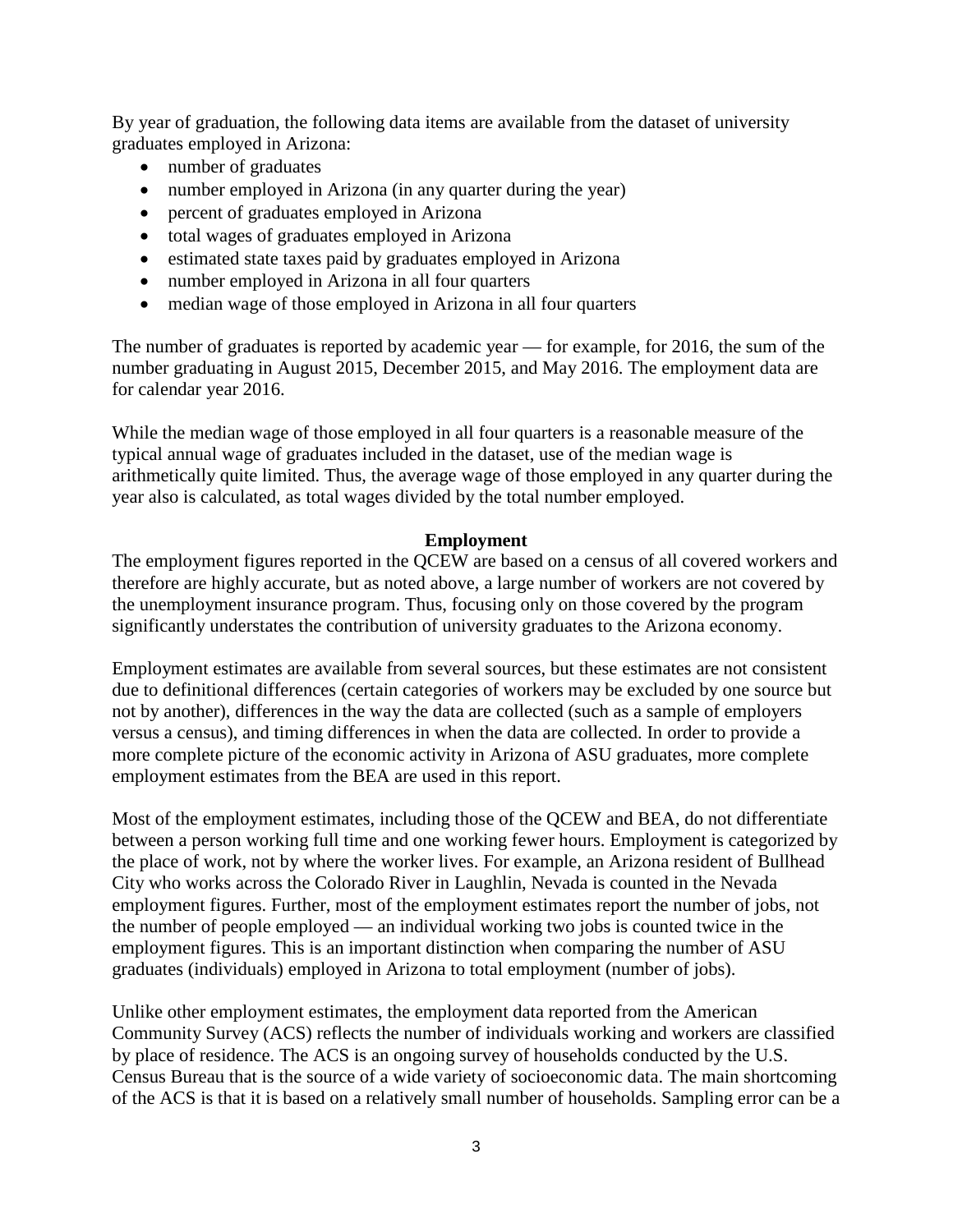significant concern. The accuracy of self-reporting, particularly for questions related to wages and income, also is an issue. Various ACS tables provide insight on employment in Arizona. The ACS employment figures are based on an individual's employment status at the time the questionnaire is completed.

## **Educational Attainment**

In order to provide context on the contribution of ASU graduates employed in Arizona, the educational attainment of the Arizona workforce is examined. The ACS is the best source of data on educational attainment at a subnational level. In this report, Arizona's educational attainment is compared to the nation using three ACS tables: attainment for the population age 25 or older, attainment in each of five age groups, and attainment by labor force status among those 25-to-64 years old.

While ACS data for five years often are combined to reduce sampling error, the ACS data from 2015 are used in this analysis in order to be consistent with the Board of Regents dataset. For Arizona, sampling error for a single year of ACS data ranges from insignificant for broad measures to significant for small subsets of the population. Thus, the attainment data for the entire population at least 25 years of age is more reliable than the data for each of five age groups.

## **The Impact of College Graduates on the Workforce**

Educational attainment is strongly correlated to an individual's earnings, with a bachelor's degree in particular causing a boost in earnings. The higher earnings realized over a lifetime of work greatly exceeds the costs of attending college.<sup>[1](#page-5-0)</sup> Society also benefits from an educated populace in various ways, such as the lower crime rates of educated individuals.[2](#page-5-1)

One of the benefits of having highly educated individuals in the workforce is to raise the wages of the entire workforce. Enrico Moretti specified this relationship in his 2004 *Journal of Econometrics* paper, "Estimating the Social Return to Higher Education: Evidence From Longitudinal and Repeated Cross-Sectional Data."[3](#page-5-2) The spillover of benefits to all workers can be traced to the enhanced worker productivity associated with greater educational attainment. Improved productivity results from the sharing of knowledge and skills across workers and from shifts in the industrial mix to knowledge-based activities. These productivity gains translate into higher output and earnings.<sup>[4](#page-5-3)</sup>

 $\overline{\phantom{a}}$ 

<span id="page-5-0"></span><sup>1</sup> See "Has the Return to Investing in a College Education Declined?," December 2013, and earlier papers at [http://economist.asu.edu/p3/education.](http://economist.asu.edu/p3/education)

<span id="page-5-1"></span><sup>2</sup> See "Benefits From Improving Educational Attainment in Arizona," August 2012, and earlier papers at [http://economist.asu.edu/p3/education.](http://economist.asu.edu/p3/education)

<span id="page-5-2"></span><sup>3</sup> Accessible from [http://economist.asu.edu/p3/education.](http://economist.asu.edu/p3/education)

<span id="page-5-3"></span><sup>4</sup> See "The Economic Impact of Raising the Educational Attainment of Arizona's Workforce," May 2015, at [https://wpcarey.asu.edu/sites/default/files/uploads/center-competitiveness-and-prosperity](https://wpcarey.asu.edu/sites/default/files/uploads/center-competitiveness-and-prosperity-research/impactedattain05-15.pdf)[research/impactedattain05-15.pdf.](https://wpcarey.asu.edu/sites/default/files/uploads/center-competitiveness-and-prosperity-research/impactedattain05-15.pdf)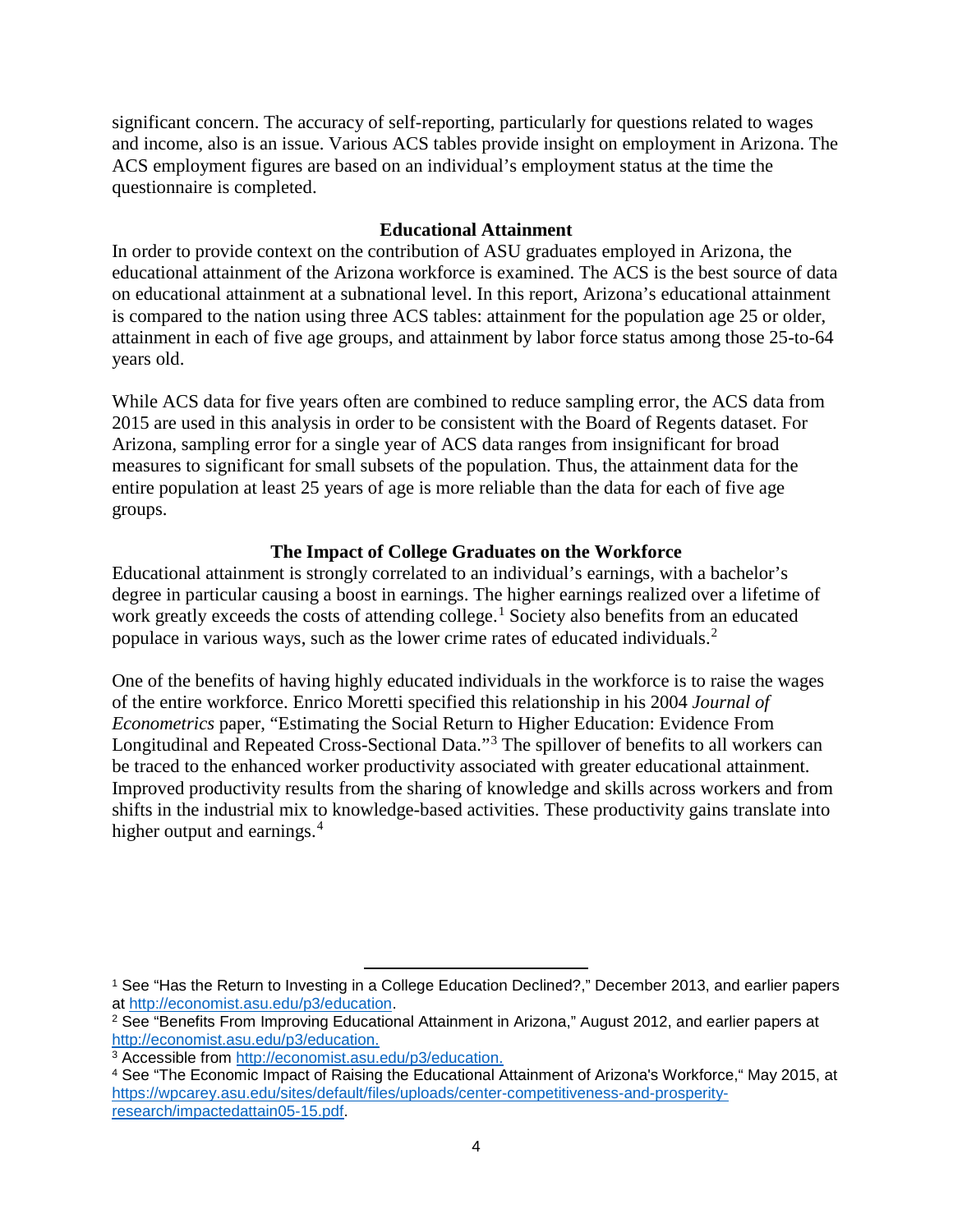#### **ARIZONA STATE UNIVERSITY GRADUATES EMPLOYED IN ARIZONA IN 2016**

#### **Employment**

According to the QCEW, annual average Arizona employment in 2016 totaled 2,680,065. The BEA's wage and salary employment estimate was 2,818,420, meaning that 138,355 wage and salary workers were not covered by unemployment insurance. The BEA estimates that the number of proprietors (self-employed, also not included in the QCEW) was 823,518, for a total employment figure of 3,641,938.

According to the ACS, an estimated 3,031,781 Arizonans were employed in 2016 in civilian jobs; an additional 16,793 were members of the armed forces. The total of 3,048,574 is 84 percent of the BEA's total number of jobs, suggesting that many workers (1) are employed by more than one business and/or (2) hold a wage and salary job as well as report self-employment income. Other data from the ACS indicates that 23 percent of employed Arizonans worked less than 35 hours per week.

#### **Educational Attainment**

Most commonly, educational attainment is expressed for those at least 25 years old. Though the age of 25 is arbitrary, a high proportion of individuals have completed their educations by that age. In 2016, Arizona's educational attainment in this large cohort was inferior to the nation. The share without either a high school diploma or a GED (general education development) certificate was higher in Arizona: 13.3 percent versus 12.5 percent nationally. Relative to the nation, lesser shares of Arizonans had earned a graduate degree (10.8-versus-11.9 percent nationally) and a bachelor's degree (18.1-versus-19.3 percent).

An examination of educational attainment by age group reveals that Arizona was particularly far below the nation among those younger than 35 in 2016. Arizona also was below average among those 35-to-64 years old. In contrast, the educational attainment of those 65 or older was higher in Arizona than nationally. Since few of those age 65 or older are working, the standard statistics on the entire 25-or-older population understate Arizona's educational disadvantage as it applies to the workforce.

Data on educational attainment by labor force status indicate that among those in the workforce, the educational attainment in Arizona of those 25-to-64 years old was below the national figure in 2016. The proportion of those working in a civilian job who had earned at least a bachelor's degree was 33 percent in Arizona and 37 percent nationally.

#### **Arizona State University Graduates Employed in Arizona**

Detailed figures from the dataset of 1990-through-2016 graduates of Arizona State University who were employed in Arizona during 2016 are provided in the appendix. Data are shown by undergraduate versus graduate degree and by residency status while a student.

ABOR's data for graduates in the most recent academic year need to be interpreted carefully. A significant proportion of those graduating in academic year 2016 graduated in May 2016. The employment and wage information for these individuals in calendar year 2016 may reflect parttime employment prior to graduation and/or full-time employment after graduation. In the latter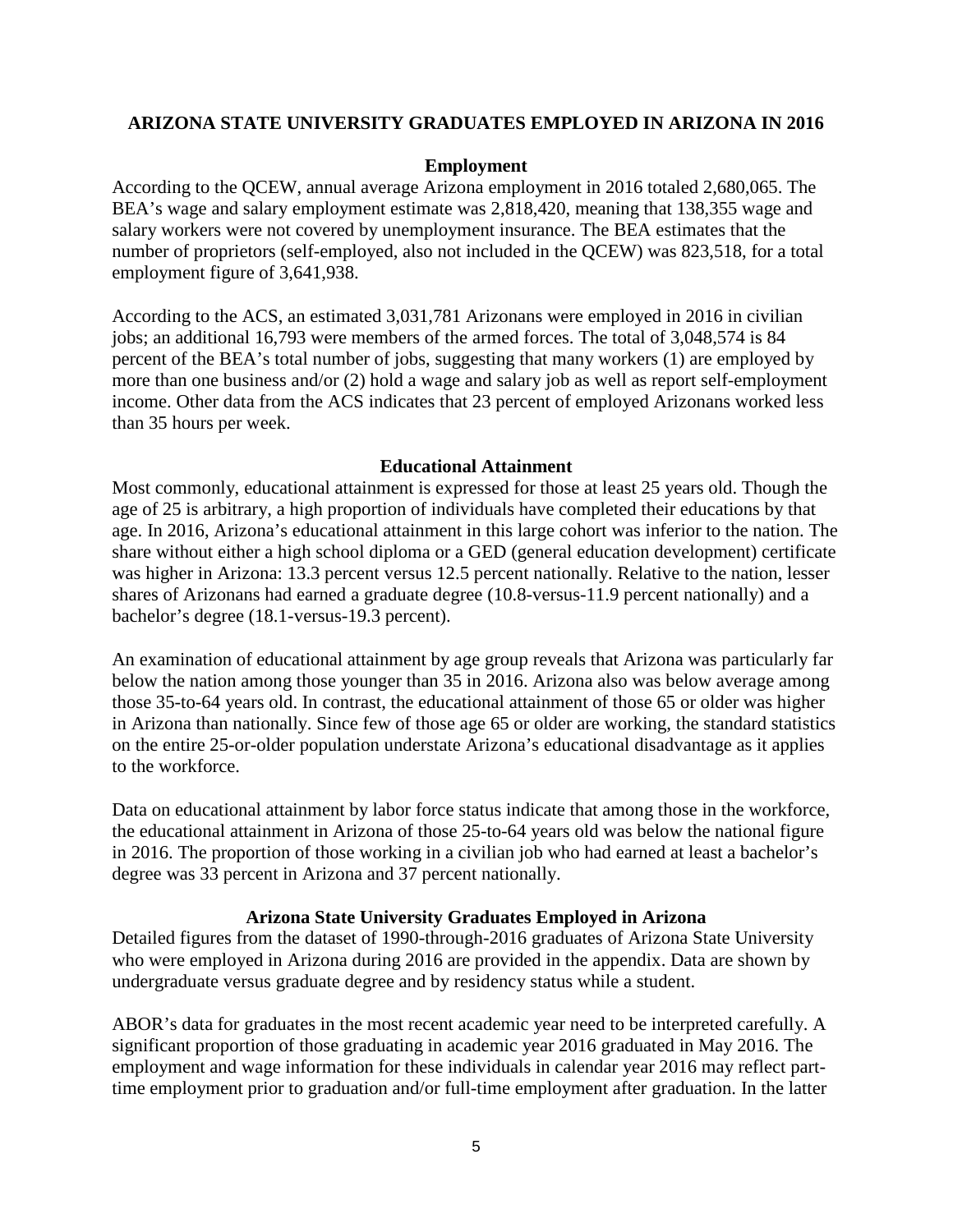case, the wage data are for less than a year of full-time employment. For those graduating in academic year 2016, the average wage and median wage is very low and the percentage employed in all four quarters is very low compared to those graduating in prior years.

The following are among the basic conclusions that can be reached using the dataset of ASU graduates from academic years 1990 through 2016:

- The number of individuals earning a degree has increased significantly over time, by 210 percent overall between 1990 and 2016.
- The increase in the number of individuals earning a degree has been higher for graduate students than undergrads, and much higher for those who were classified as nonresidents while attending school than among those classified as residents.
- In 2016, the shares of the total number of graduates were 49.2 percent for resident undergraduates, 19.2 percent for nonresident undergraduates, 13.4 percent for resident graduate students, and 18.2 percent for nonresident graduate students.
- The percentage of graduates employed in Arizona is much higher for residents than nonresidents.
- The share of graduates employed in Arizona decreases significantly with the number of years since graduation, regardless of residency status while students.
- The percentage employed in all four quarters was less than 80 percent among recent graduates but generally was greater than 80 percent among older graduates.
- The average wage and the median wage increase significantly with the number of years elapsed since graduation, though this effect weakens with the number of years elapsed.
- The median wage and the average wage are somewhat higher for those who were classified as nonresidents.
- The average wage (of all graduates employed at some point during the year) was less than the median wage (of graduates employed in all four quarters) among recent graduates, likely due to those not employed in all four quarters lowering the calculated average wage. Among older graduates, the average wage exceeds the median wage, presumably because of a small number of graduates earning very high wages that boosts the average but not the median.

The number of individuals who graduated from ASU between academic years 1990 and 2016 who worked at jobs in Arizona that were covered by the unemployment insurance program in calendar year 2016 was 150,092. ASU graduates between 1990 and 2016 accounted for 5.6 percent of the QCEW total number employed, but this share is understated since it compares *individuals* with ASU degrees to the *number of jobs*.

The aggregate wages of individuals who graduated from ASU between academic years 1990 and 2016 (\$9.4 billion) accounted for 7.2 percent of the QCEW total. ABOR estimates that "state tax revenue" (really, state and local government tax revenue in Arizona) in 2016 by those who graduated from ASU between 1990 and 2016 — based only on wages earned as part of the unemployment insurance program — was \$671 million: 7.14 percent of aggregate wages.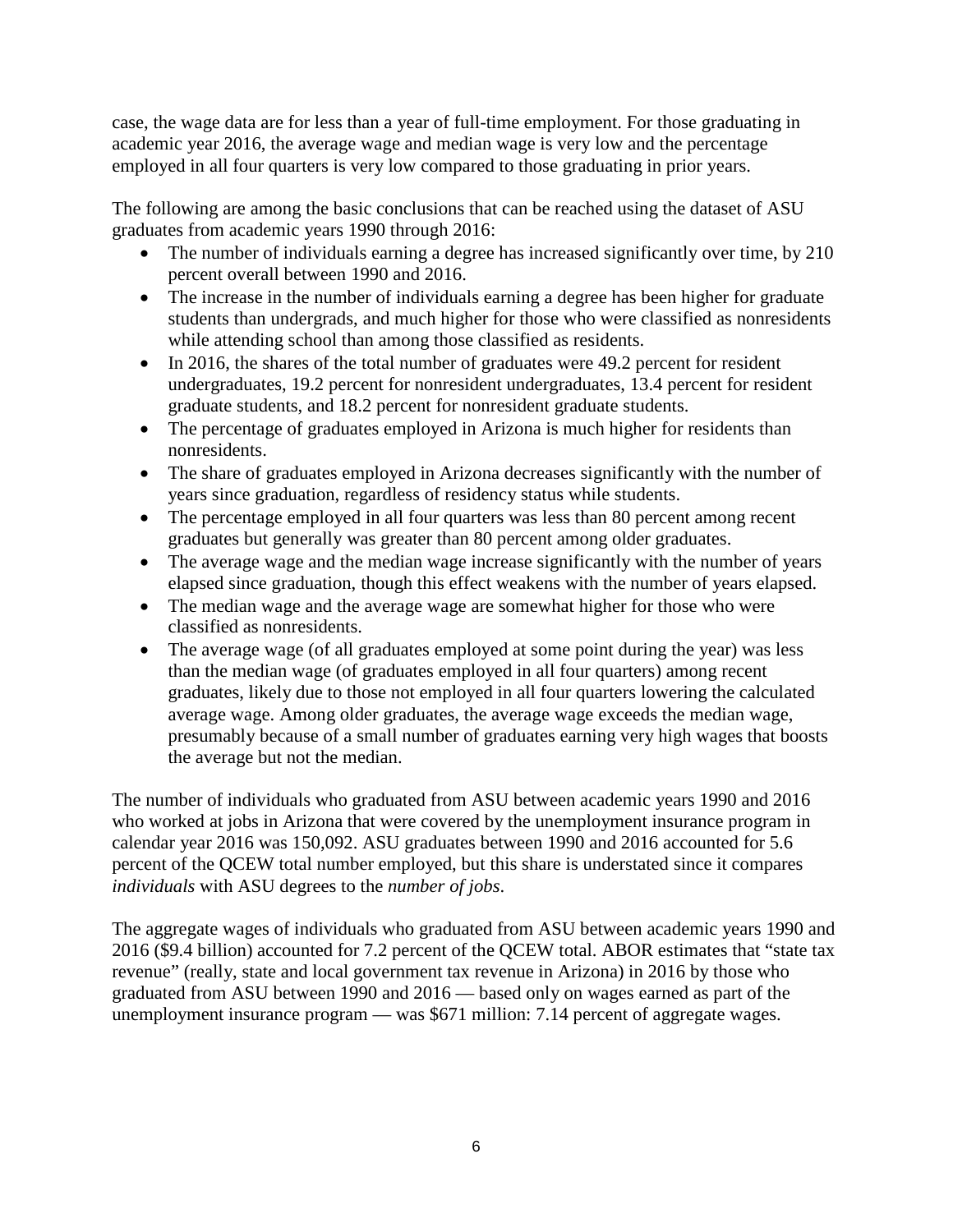A summary of the ASU graduates from 1990 through 2016 is provided in the top portion of Table 1. The bottom portion of Table 1 focuses on academic year 201[5](#page-8-0) graduates.<sup>5</sup> Table 1 needs to be interpreted carefully. Student characteristics vary by residency status and by undergraduate and graduate programs. For example, the magnitude of the difference in the average wage between undergraduate and graduate degrees in 2015 reflects not only the wage premium of the graduate degree but also the greater number of years of work experience prior to graduation among those with a graduate degree. The differential in the average wage of those with undergraduate and graduate degrees declines with the number of years of work experience. Among graduates from academic year 2015, the average wage in 2016 of those with a graduate degree was 60 percent higher than those with a bachelor's degree, but the differential for graduates over the entire 1990-to-2016 period was 39 percent. According to the 2016 ACS, all Arizona workers with a graduate degree (including those graduating before 1990) earned 23 percent more than those who had earned a bachelor's degree.

## **Alternative Estimates of Taxes Paid**

ABOR estimates state and local government tax payments based on the following income levels and tax rates:

- Less than  $$25,001:12.6$  percent
- \$25,001 to \$75,000: 6.8 percent
- \$75,001 to \$100,000: 7.2 percent
- More than \$100,000: 6.9 percent

The average tax rate of ASU graduates between 1990 and 2016 who worked in Arizona in 2016 was 7.14 percent.

ABOR's tax rates come from the 2007 edition of an annual study of tax burdens produced by the government of the District of Columbia.[6](#page-8-1) The latest study is for 2016. Since the tax rates from this study fluctuate from year to year with changes in methodology, it is preferable to use the median rates over several years. The last major tax change in Arizona for individuals was fully implemented in 2008. Based on the 2009-through-2016 reports, the median combined state and local government tax rates in Arizona are higher than used by ABOR for those with incomes of \$50,000 or more. The median rate at each of four incomes between \$50,000 and \$150,000 is between 8.1-and-8.25 percent. Since the District of Columbia study does not measure every state and local tax — though it includes income taxes, sales taxes, property taxes, and automobilerelated taxes — the overall tax rate would be slightly higher.

A study by the Institute on Taxation and Economic Policy (ITEP), which includes all taxes, reports a similar state and local government tax burden in Arizona.<sup>[7](#page-8-2)</sup> The figure is 8.2 percent for those earning between \$52,000 and \$87,000; the average wage of ASU graduates employed in Arizona reported by the ABOR is within this range. Using the 8.2 percent tax rate and the aggregate wage figures from the ABOR dataset, Arizona state and local government taxes paid

<span id="page-8-0"></span> $\overline{\phantom{a}}$ <sup>5</sup> Graduates from 2015 instead of 2016 are used since the statistics for those graduating in May 2016 are affected by part-time wages earned while a student and less than full-year wages after graduation. <sup>6</sup> "Tax Rates and Tax Burdens in the District of Columbia — A Nationwide Comparison," Government of the District of Columbia, [http://cfo.dc.gov/node/215912.](http://cfo.dc.gov/node/215912)

<span id="page-8-2"></span><span id="page-8-1"></span><sup>7</sup> Institute on Taxation & Economic Policy, *Who Pays? A Distributional Analysis of the Tax Systems in All 50 States*, January 2015, [http://www.itep.org/whopays/.](http://www.itep.org/whopays/)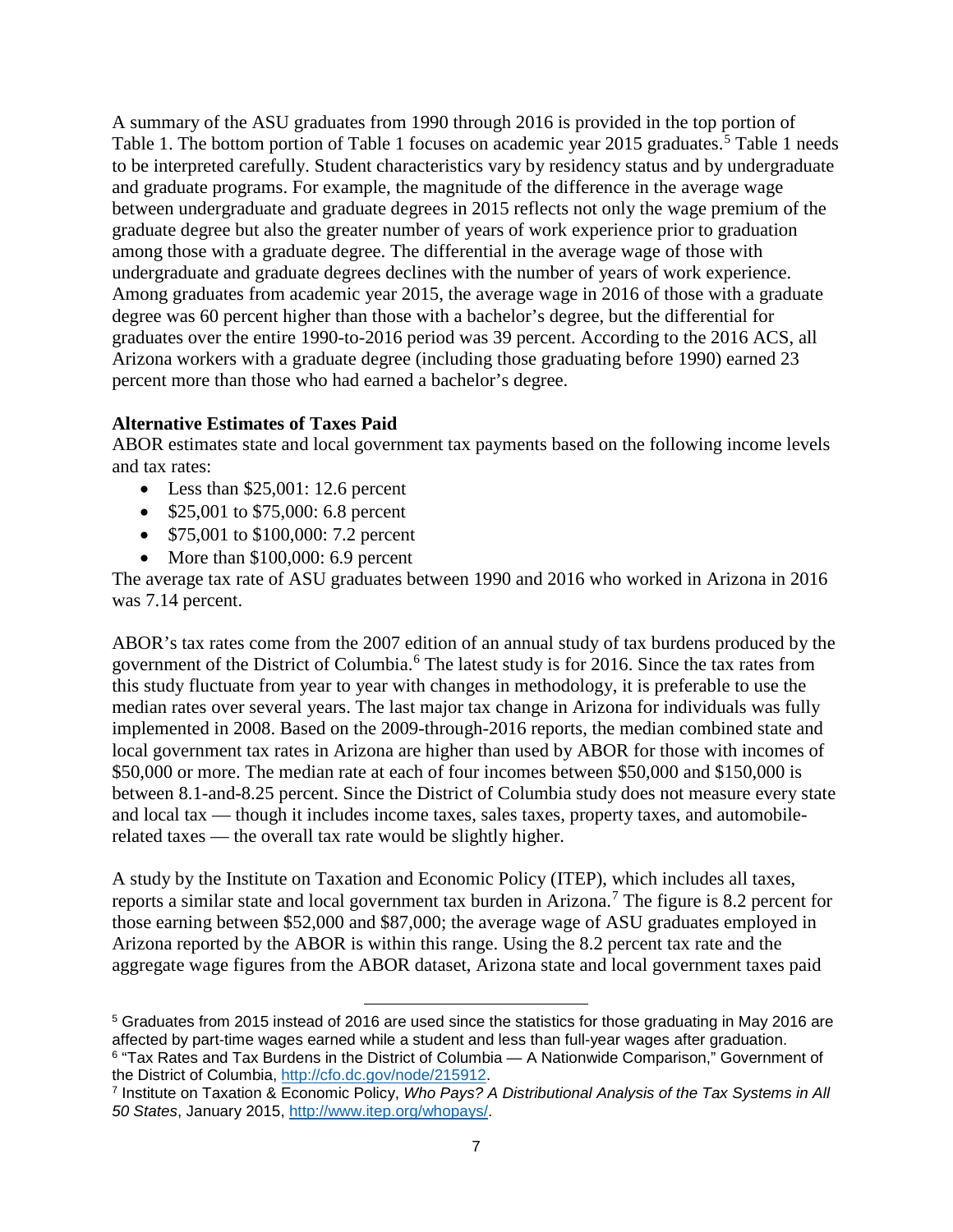## **TABLE 1 ARIZONA STATE UNIVERSITY GRADUATES**

|                                                                                           | Total   | <b>Total</b><br>Under-<br>grad<br><b>Degrees</b> | <b>Resident</b><br>Under-<br>grad<br><b>Degrees</b> | Non-<br>resident<br><b>Undergrad</b><br><b>Degrees</b> | Total<br><b>Graduate</b><br><b>Degrees</b> | <b>Resident</b><br><b>Graduate</b><br><b>Degrees</b> | Non-<br>resident<br>Graduate<br><b>Degrees</b> |
|-------------------------------------------------------------------------------------------|---------|--------------------------------------------------|-----------------------------------------------------|--------------------------------------------------------|--------------------------------------------|------------------------------------------------------|------------------------------------------------|
| Graduates From 1990 Through 2016:                                                         |         |                                                  |                                                     |                                                        |                                            |                                                      |                                                |
| Number Graduating From Arizona State University                                           | 313,088 | 224,299                                          | 176,877                                             | 47,422                                                 | 88,789                                     | 54,670                                               | 34,119                                         |
| Employed in Arizona and Covered by the                                                    |         |                                                  |                                                     |                                                        |                                            |                                                      |                                                |
| Unemployment Insurance Program in 2016:                                                   |         |                                                  |                                                     |                                                        |                                            |                                                      |                                                |
| Number                                                                                    | 150,092 | 113,447                                          | 104,366                                             | 9,081                                                  | 36,645                                     | 30,821                                               | 5,824                                          |
| Share of Graduates (Percent)                                                              | 48      | 51                                               | 59                                                  | 19                                                     | 41                                         | 56                                                   | 17                                             |
| Aggregate Wages (Dollars, Millions)                                                       | 9,402   | 6,492                                            | 5,966                                               | 526                                                    | 2,910                                      | 2,471                                                | 439                                            |
| Average Wage (Dollars)                                                                    | 62,641  | 57,222                                           | 57,161                                              | 57,921                                                 | 79,415                                     | 80,176                                               | 75,387                                         |
| <b>Estimated State and Local Government Tax</b><br>Payments (Dollars, Millions)           | 671     | 466                                              | 428                                                 | 38                                                     | 205                                        | 174                                                  | 31                                             |
| <b>Graduates From 2015:</b>                                                               |         |                                                  |                                                     |                                                        |                                            |                                                      |                                                |
| Number Graduating From Arizona State University<br>Employed in Arizona and Covered by the | 19,588  | 13,501                                           | 10,015                                              | 3,486                                                  | 6,087                                      | 2,758                                                | 3,329                                          |
| Unemployment Insurance Program in 2016:                                                   |         |                                                  |                                                     |                                                        |                                            |                                                      |                                                |
| <b>Number</b>                                                                             | 11,323  | 8,528                                            | 7,578                                               | 950                                                    | 2,795                                      | 2,087                                                | 708                                            |
| Share of Graduates (Percent)                                                              | 58      | 63                                               | 76                                                  | 27                                                     | 46                                         | 76                                                   | 21                                             |
| Aggregate Wages (Dollars, Millions)                                                       | 448     | 294                                              | 264                                                 | 31                                                     | 154                                        | 114                                                  | 40                                             |
| Average Wage (Dollars)                                                                    | 39,606  | 34,511                                           | 34,776                                              | 32,398                                                 | 55,152                                     | 54,625                                               | 56,708                                         |
| <b>Estimated State and Local Government Tax</b><br>Payments (Dollars, Millions)           | 33      | 22                                               | 20                                                  | 2                                                      | 11                                         | 8                                                    | 3                                              |

Source: Arizona Board of Regents from Arizona State University, Office of the University Provost.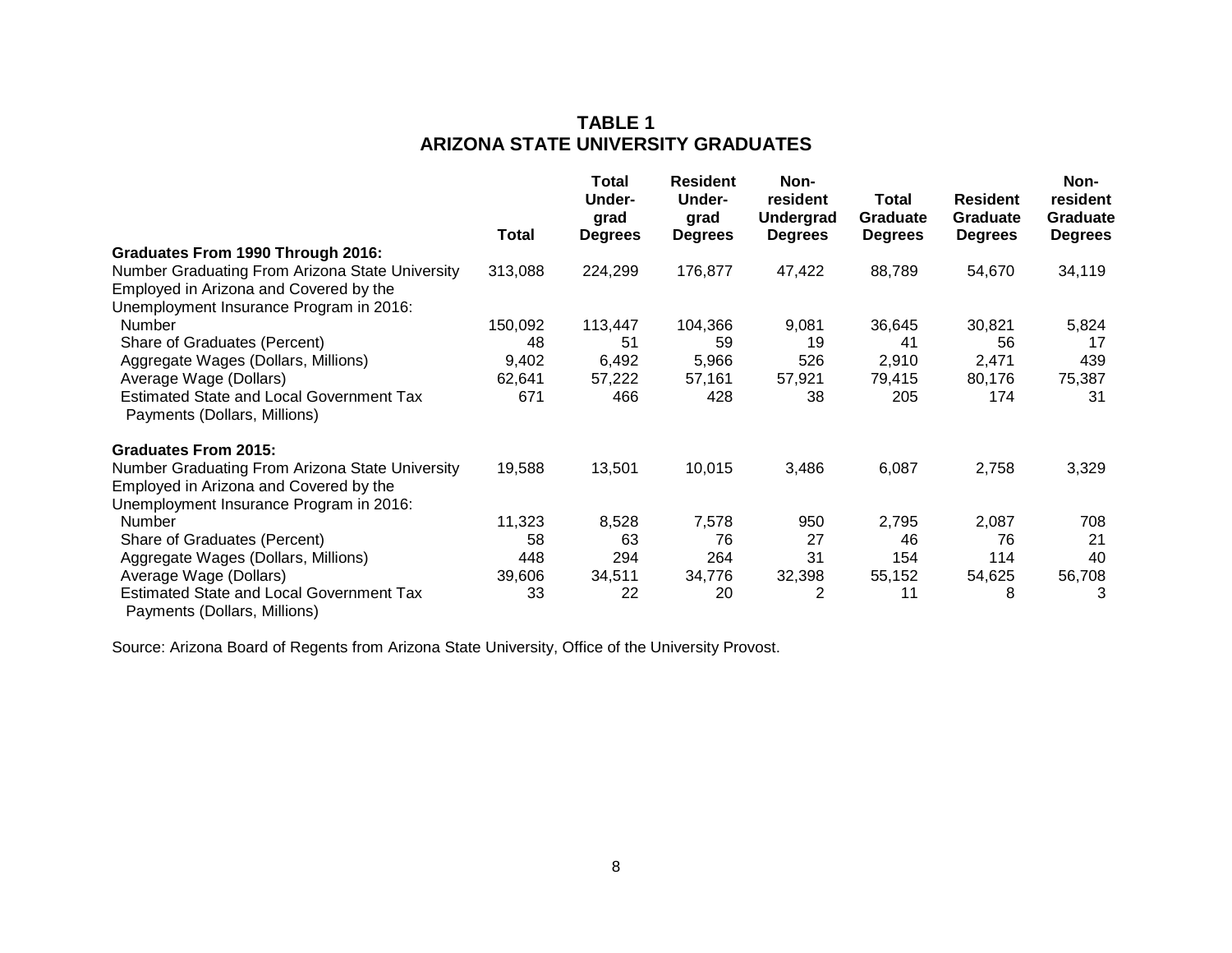on QCEW wages by those who graduated from ASU between 1990 and 2016 was approximately \$771 million in 2016, compared to ABOR's estimate of \$671 million.

In order to estimate the amount of taxes paid just to state government, U.S. Census Bureau data were used. In fiscal year 2015, state tax collections accounted for 55.5 percent of combined state and local government tax collections in Arizona. [8](#page-10-0) Applying this percentage to the estimates of state and local government taxes paid on QCEW wages by those who graduated from ASU between 1990 and 2016, the result is \$373 million based on ABOR's estimate of state and local government taxes and \$428 million based on the 8.2 percent state and local government tax rate.

## **Extending the Analysis to Include Those Who Graduated From ASU Before 1990**

In order to provide an estimate of the number of individuals who graduated from ASU before 1990 and who were working in Arizona in 2016, actual data on the number of degrees awarded by ASU before 1990 were collected, with the earliest data from 1971. The official graduation data from ASU count number of degrees — individuals with more than one ASU degree are counted more than once. These data are not consistent with the figures used in the Arizona Board of Regents dataset, which counts individuals, not number of degrees. Thus, in order to estimate the number of individuals who had earned a degree from ASU before 1990, the historical graduation data for the years before 1990 were adjusted, using the ratio from the 1990-through-1999 period of the number of graduates counted in the Board of Regents database to the official count of degrees granted. The ratio was 88.9 percent for those with an undergraduate degree, 91.3 percent for those with a graduate degree, and 89.5 percent for all graduates.

In order to estimate the number of ASU graduates from before 1990 who were working in Arizona in 2016 and counted in the unemployment insurance program, a "backward projection" was made of the percentage of ASU graduates who were employed in Arizona in 2016. The percentage drops with the number of years since graduation; the rate of decline is rapid among recent grads but is lower and relatively stable among earlier graduates. The average annual decrease of 1.23 percentage points between 1990 and 1999 was used for the pre-1990 period. Using the adjusted graduation figures and the estimated percentage of graduates employed in Arizona, the number of employed ASU graduates was calculated by year for the pre-1990 period.

The average wage for graduates in the pre-1990 period was backward projected in the same manner as the percentage employed. The average wage rises significantly by the number of years since graduation for relatively recent graduates. Among earlier graduates, the increase in the average wage by year is lower and more stable. The annual average increase from the 1990 through-1999 period was 0.75 percent; this figure was applied to the pre-1990 period.

Using these backward projections, the number of individuals who graduated from ASU through academic year 2016 who worked at jobs in Arizona that were covered by the unemployment insurance program in 2016 is estimated to be 169,998 — 13.3 percent higher than the number of those who graduated from 1990 through 2016. Due to the high average wage of individuals who graduated prior to 1990, the differential in the aggregate wage of the entire set of ASU graduates relative to the 1990-to-2016 group was greater at 20.4 percent.

l

<span id="page-10-0"></span><sup>8</sup> U.S. Department of Commerce, Census Bureau, State and Local Government Finance, [http://www.census.gov/govs/local/.](http://www.census.gov/govs/local/)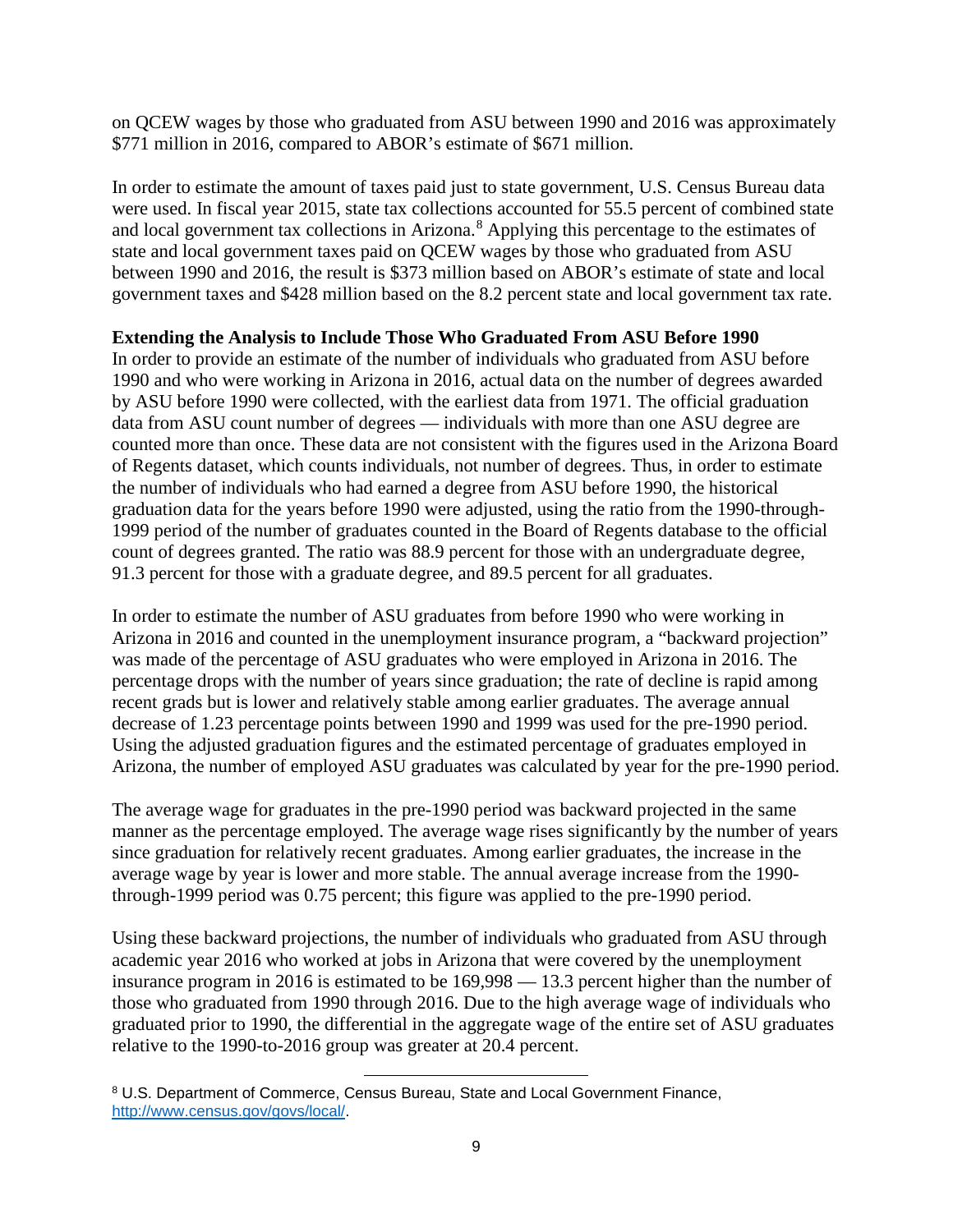This methodology does not directly address the increasing share of retirees among older ASU graduates. While the percentage of ASU graduates working in Arizona declines with the number of years since graduation over the 1990-to-2016 period, this decrease presumably occurs mostly due to out-migration. Few ASU graduates since 1990 — most of whom were less than 50 years old in 2016 — are likely to have retired. In contrast, retirement becomes increasingly likely among those who graduated during the 1970s. Thus, the estimates of the numbers employed in Arizona of graduates from this time period may be overstated. However, the results of the methodology that was used results in only 8 percent of 1971 undergraduates, and 5 percent of those who earned a graduate degree in 1971, employed in Arizona in 2016. Any overstatement of graduates from the 1970s working in Arizona is partially offset by the exclusion of graduates from before 1971, a few of whom likely were still part of the workforce in 2016. Further, it seems unlikely that the rate of out-migration from Arizona for job-related reasons would be as high among those approaching retirement age as among those who are younger. Thus, the estimated number of older ASU graduates working in Arizona is believed to be reasonable.

Those who have graduated from ASU accounted for 6.3 percent of the QCEW number of jobs in Arizona in 2016, but again this share is understated since it compares *individuals* with ASU degrees to the *number of jobs*. The aggregate wage of individuals who have graduated from ASU accounted for 8.7 percent of the QCEW total. The 2016 average wage of \$66,575 of those who have graduated from ASU was 40.7 percent higher than the average of the rest of the QCEW file (a group that includes those without a bachelor's degree and those who earned a degree from another institution). Based on the 7.14 percent tax rate and estimated QCEW wages, ASU graduates paid \$808 million in state and local government taxes in 2016, of which \$448 million was paid to state government. Using the 8.2 percent tax rate, state and local government taxes paid amounted to \$928 million, of which \$515 million was paid to state government.

Estimates from the ACS for 2016 indicate that 801,725 Arizona residents between the ages of 25 and 64 who had received at least a bachelor's degree were employed in civilian jobs. Based on various data from the ACS, the estimated total number of people working in civilian jobs in Arizona in 2016 who have earned a bachelor's or higher degree is 891,158. The estimated number of ASU graduates employed in the state and covered by the unemployment insurance program accounts for 19.1 percent of the estimated number of civilian workers with at least a bachelor's degree.

## **Extending the Analysis to Include ASU Graduates Employed in Arizona but Not Covered by the Unemployment Insurance Program**

In order to estimate the number of ASU graduates working in Arizona in wage and salary jobs not covered by unemployment insurance or as proprietors (self-employed), the ASU shares of the QCEW total (6.34 percent of employment and 8.70 percent of wages) were applied to the BEA's total employment figure. The result is a total of 231,010 ASU graduates working in Arizona in 2016 (see Table 2). This figure is understated because the 6.34 percent figure is based on individuals with ASU degrees and the number of QCEW jobs.

The estimate of 231,010 ASU graduates working in Arizona accounts for 25.9 percent of the estimated number of employed Arizonans with at least a bachelor's degree in 2016. Thus, more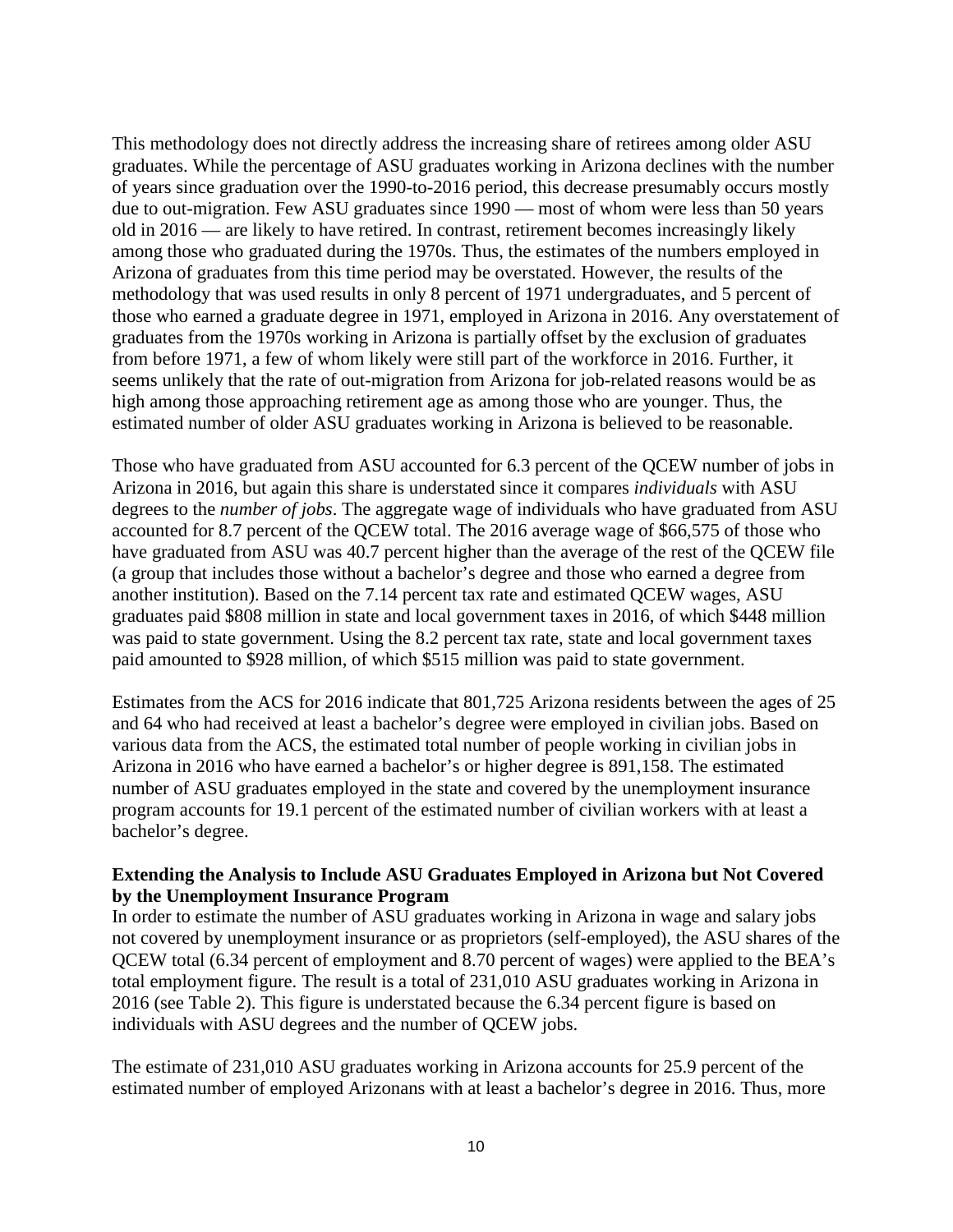## **TABLE 2 ARIZONA STATE UNIVERSITY GRADUATES EMPLOYED IN ARIZONA IN 2016 COMPARED TO TOTAL EMPLOYMENT IN ARIZONA**

|                                          | <b>Employment</b> | Aggregate<br>Earnings* | Average<br><b>Earnings</b> |
|------------------------------------------|-------------------|------------------------|----------------------------|
| <b>Employment in Arizona:</b>            |                   |                        |                            |
| <b>QCEW Wage and Salary</b>              | 2,680,065         | \$130,046              | \$48,523                   |
| Other Wage and Salary From BEA           | 138,355           | 9.275                  | 67,038                     |
| Total Wage and Salary From BEA           | 2,818,420         | 139,321                | 49.432                     |
| Proprietors From BEA                     | 823,518           | 18.776                 | 22,800                     |
| <b>Total From BEA</b>                    | 3,641,938         | 158,096                | 43.410                     |
| ASU Graduates Employed in Arizona:       |                   |                        |                            |
| QCEW Wage and Salary, 1990 Through 2016  | 150,092           | 9.402                  | 62.641                     |
| Estimate From Before 1990                | 19.906            | 1.916                  | 96.241                     |
| <b>Total QCEW Wage and Salary</b>        | 169,998           | 11.318                 | 66.575                     |
| Other Wage and Salary Plus Proprietors   | 61.012            | 2.441                  | 40.012                     |
| Total                                    | 231,010           | 13.759                 | 59,560                     |
| ASU Share of Total Employment in Arizona | 6.34%             | 8.70%                  | 137.2%                     |

\* In millions. Consists of wages and salaries and proprietors' Income.

Sources: U.S. Department of Labor, Bureau of Labor Statistics (QCEW: Quarterly Census of Employment and Wages); U.S. Department of Commerce, Bureau of Economic Analysis (BEA); and Arizona Board of Regents from Arizona State University, Office of the University Provost.

than one-in-four working individuals in Arizona who had earned at least a bachelor's degree had graduated from ASU. The aggregate earnings of the ASU graduates were around \$13.8 billion. Based on the 7.14 percent tax rate and \$13.8 billion in earnings, ASU graduates paid \$982 million in state and local government taxes in 2016, of which \$545 million was paid to state government. Using the 8.2 percent tax rate, state and local government taxes paid amounted to \$1,128 million, of which \$626 million was paid to state government.

#### **The Impacts of ASU Graduates on the Workforce**

The estimates of 231,010 ASU graduates working in Arizona, earning \$13.8 billion, and paying between \$982 million and \$1.128 billion in state and local government taxes do not provide a complete accounting of the impacts of ASU graduates on the Arizona economy. College graduates in the workforce boost the productivity of all workers, which results in an increase in wages for all workers. This is discussed in the May 2015 University Economist Paper, "The Economic Impact of Raising the Educational Attainment of Arizona's Workforce," [https://wpcarey.asu.edu/sites/default/files/uploads/center-competitiveness-and-prosperity](https://wpcarey.asu.edu/sites/default/files/uploads/center-competitiveness-and-prosperity-research/impactedattain05-15.pdf)[research/impactedattain05-15.pdf.](https://wpcarey.asu.edu/sites/default/files/uploads/center-competitiveness-and-prosperity-research/impactedattain05-15.pdf)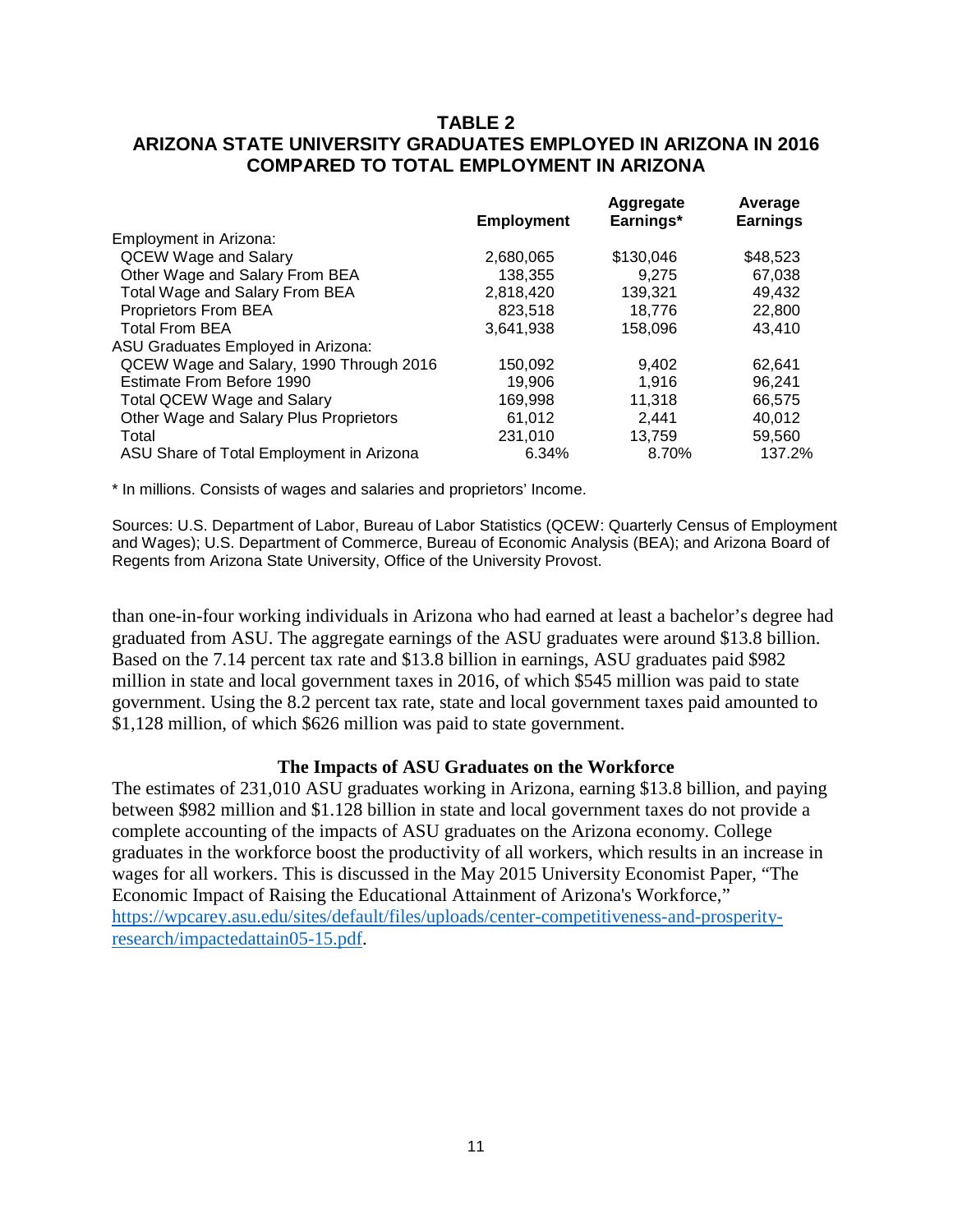### **ARIZONA STATE UNIVERSITY GRADUATES EMPLOYED IN ARIZONA, 2012 THROUGH 2016**

The estimated number of ASU graduates (including those graduating prior to 1990) working in Arizona and covered by unemployment insurance accounted for 6.17 percent of all workers in the unemployment insurance program in 2012. The share increased over the next two years to 6.35 percent but dipped in 2015 to 6.31 percent before partially recovering to 6.34 percent in 2016 (see Table 3). Similarly, the share of aggregate wages earned by ASU graduates increased between 2012 and 2014, from 8.28 percent to 8.71 percent. The share dipped in 2015 to 6.68 percent then partially recovered to 6.70 percent in 2016. The decline in the shares in 2015 can be traced to an unusually small increase in the number of ASU graduates, primarily among resident undergraduates.

The average wage of ASU graduates climbed from 134.3 percent of the overall average in 2012 to 137.6 percent in 2015. The 2016 figure dipped to 137.2 percent. The average wage of ASU graduates working in Arizona rose less in 2016 than in prior years.

The estimated share of Arizona workers holding at least a bachelor's degree who are a graduate of ASU also climbed from 25.6 percent in 2012 to 26.9 percent in 2014 and 2015; however, the share dropped to 25.9 percent in 2016. While the one-year percentage increase in ASU graduates working in Arizona was similar in 2016 to the gains in the three prior years, the annual percentage increase in the total number of employed university graduates in Arizona was much higher in 2016 than in the three prior years, based on ACS data. It is highly likely that the large annual change in 2016 in the total number of employed university graduates in Arizona is a result of sampling error in the ACS — the percent change in Arizona relative to the national average went from less in each of the three prior years to considerably more in 2016. However, the reported percent change over the three prior years may have been below the actual change, again due to sampling error.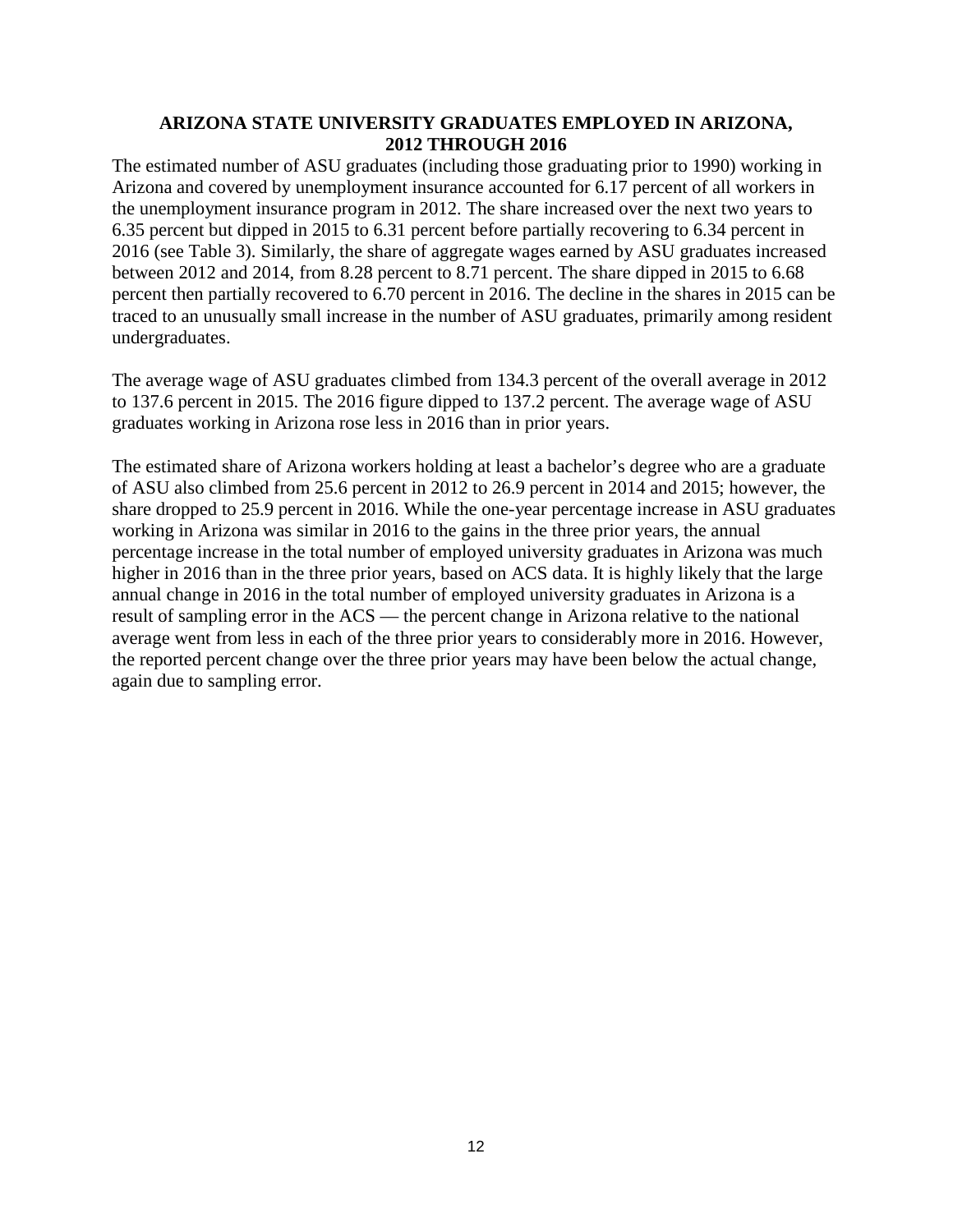## **TABLE 3 SUMMARY OF ARIZONA STATE UNIVERSITY GRADUATES EMPLOYED IN ARIZONA, 2012 THROUGH 2016**

|      |               | <b>Employment</b>        |                                              | <b>Aggregate Earnings</b> |                        | <b>Average Earnings</b> | <b>Tax Payments</b><br><b>Estimated Range for</b> | Share of<br><b>Workforce</b>                                                |                                              |
|------|---------------|--------------------------|----------------------------------------------|---------------------------|------------------------|-------------------------|---------------------------------------------------|-----------------------------------------------------------------------------|----------------------------------------------|
|      | <b>Number</b> | <b>Share of</b><br>Total | <b>Millions of</b><br>2016<br><b>Dollars</b> | <b>Share of</b><br>Total  | 2016<br><b>Dollars</b> | Share of<br>Total       |                                                   | <b>State and Local</b><br>Governments in<br><b>Millions of 2016 Dollars</b> | With a<br><b>University</b><br><b>Degree</b> |
| 2012 | 203,372       | 6.17%                    | \$11.573                                     | 8.28%                     | \$56,905               | 134.3%                  | \$832                                             | \$949                                                                       | 25.6%                                        |
| 2013 | 211.576       | 6.27                     | 12.283                                       | 8.55                      | 58.054                 | 136.4                   | 881                                               | 1.007                                                                       | 26.4                                         |
| 2014 | 219.106       | 6.35                     | 12.803                                       | 8.71                      | 58.431                 | 137.2                   | 916                                               | 1.050                                                                       | 26.9                                         |
| 2015 | 223.985       | 6.31                     | 13.295                                       | 8.68                      | 59.359                 | 137.6                   | 950                                               | 1.090                                                                       | 26.9                                         |
| 2016 | 231.010       | 6.34                     | 13.759                                       | 8.70                      | 59.560                 | 137.2                   | 982                                               | 1.128                                                                       | 25.9                                         |

Source: Calculated by authors.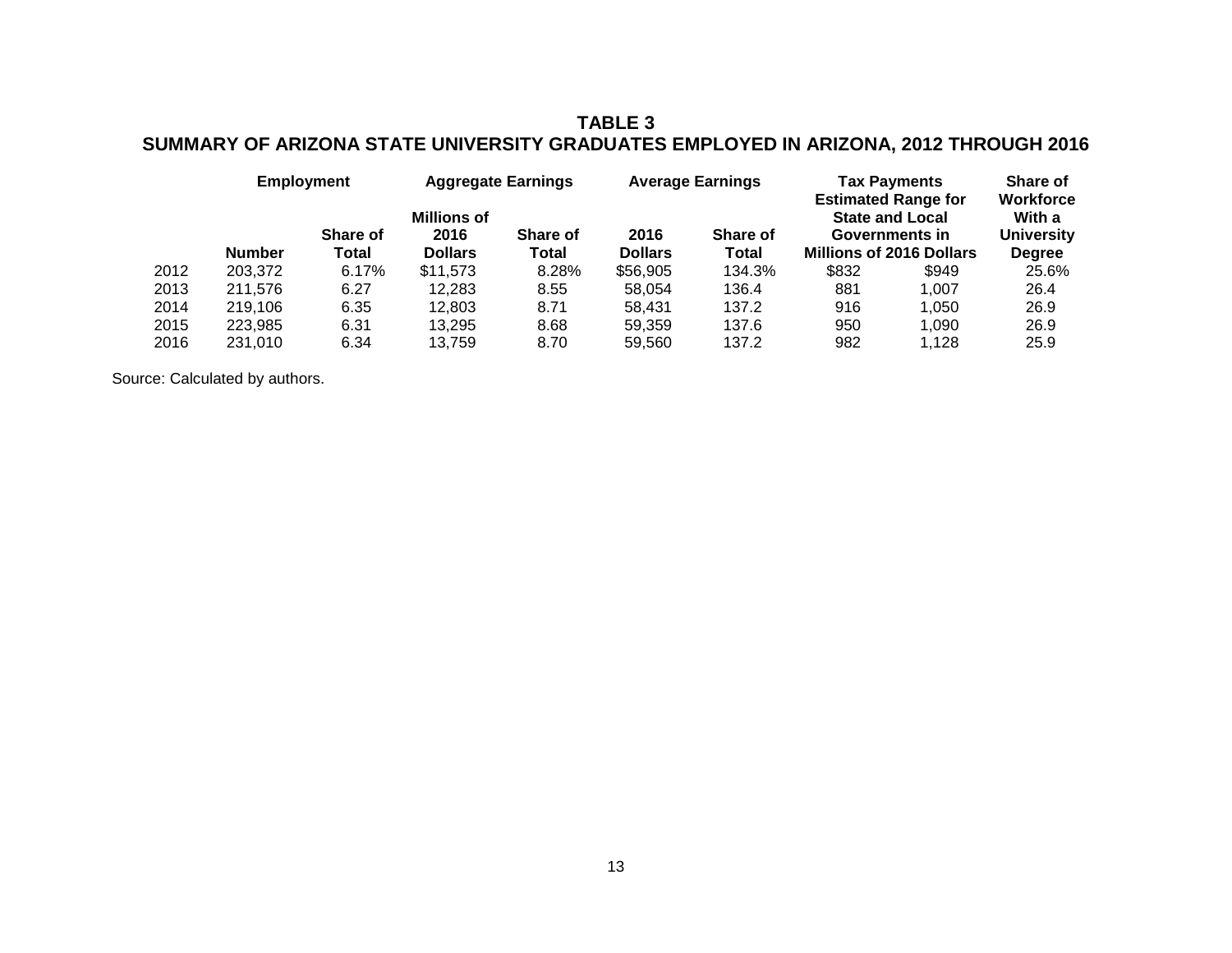## **APPENDIX ARIZONA STATE UNIVERSITY GRADUATES FROM 1990 THROUGH 2016 EMPLOYED IN ARIZONA IN 2016: DETAIL BY CATEGORY OF DEGREE**

Source: Arizona Board of Regents, from Arizona State University, Office of the University Provost.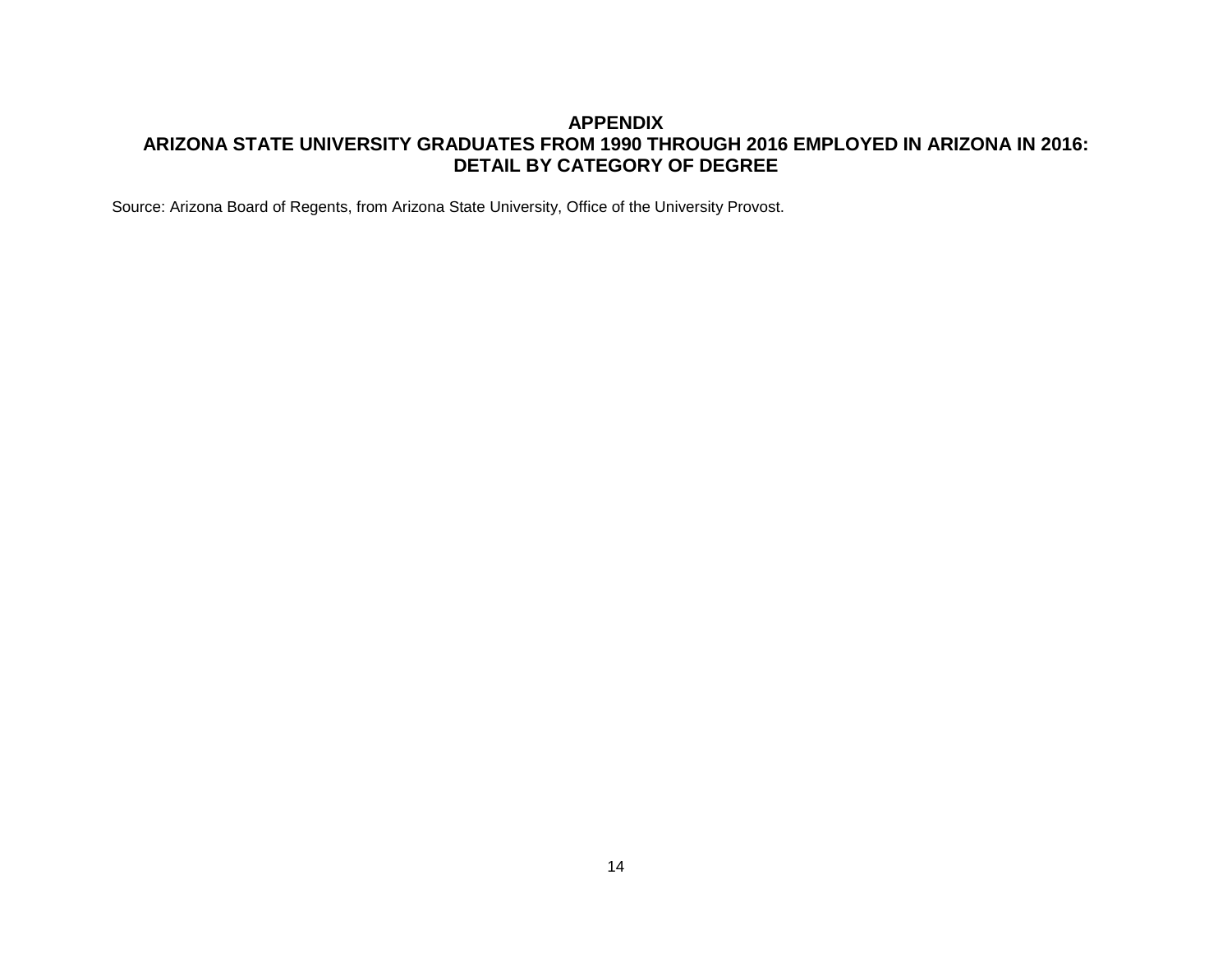## **ALL DEGREES**

|            |               |            |            |                 | 2016     |                 |               |          |
|------------|---------------|------------|------------|-----------------|----------|-----------------|---------------|----------|
|            |               |            |            |                 |          | Estimated       |               |          |
|            |               |            |            |                 |          | State and       | <b>Number</b> |          |
|            |               |            |            |                 |          | Local           | Employed      | Percent  |
|            | <b>Number</b> |            |            |                 |          | Government      | in Arizona    | Employed |
| Academic   | Earning       | Number     | Percent    | Aggregate       |          | Tax             | During All    | in All   |
| Year of    | a             | Employed   | Employed   | Wages in        | Average  | Payments in     | Four          | Four     |
| Graduation | Degree        | in Arizona | in Arizona | <b>Millions</b> | Wage     | <b>Millions</b> | Quarters      | Quarters |
| 1990       | 6,754         | 2,064      | 30.6%      | \$187.6         | \$90,884 | \$13.2          | 1,630         | 79.0%    |
| 1991       | 7,128         | 2,434      | 34.1       | 226.0           | 92,857   | 15.9            | 1,956         | 80.4     |
| 1992       | 7,104         | 2,485      | 35.0       | 222.1           | 89,396   | 15.6            | 2,032         | 81.8     |
| 1993       | 7,660         | 2,669      | 34.8       | 233.4           | 87,430   | 16.4            | 2,183         | 81.8     |
| 1994       | 7,754         | 2,879      | 37.1       | 259.6           | 90,182   | 18.2            | 2,365         | 82.1     |
| 1995       | 8,100         | 3,172      | 39.2       | 281.5           | 88,749   | 19.8            | 2,554         | 80.5     |
| 1996       | 8,066         | 3,268      | 40.5       | 279.4           | 85,487   | 19.6            | 2,703         | 82.7     |
| 1997       | 8,575         | 3,511      | 40.9       | 301.4           | 85,857   | 21.2            | 2,861         | 81.5     |
| 1998       | 9,125         | 3,785      | 41.5       | 315.7           | 83,409   | 22.2            | 3,113         | 82.2     |
| 1999       | 9,237         | 3,848      | 41.7       | 319.1           | 82,915   | 22.5            | 3,143         | 81.7     |
| 2000       | 9,665         | 4,144      | 42.9       | 349.3           | 84,300   | 24.6            | 3,424         | 82.6     |
| 2001       | 9,402         | 3,990      | 42.4       | 324.5           | 81,327   | 22.8            | 3,255         | 81.6     |
| 2002       | 9,911         | 4,497      | 45.4       | 354.1           | 78,745   | 24.9            | 3,688         | 82.0     |
| 2003       | 10,501        | 4,813      | 45.8       | 377.5           | 78,424   | 26.6            | 3,959         | 82.3     |
| 2004       | 11,112        | 5,173      | 46.6       | 384.3           | 74,299   | 27.1            | 4,269         | 82.5     |
| 2005       | 11,371        | 5,418      | 47.6       | 383.9           | 70,855   | 27.1            | 4,476         | 82.6     |
| 2006       | 11,706        | 5,677      | 48.5       | 399.1           | 70,295   | 28.2            | 4,617         | 81.3     |
| 2007       | 12,110        | 5,897      | 48.7       | 396.6           | 67,249   | 28.0            | 4,841         | 82.1     |
| 2008       | 12,796        | 6,213      | 48.6       | 406.0           | 65,344   | 28.7            | 5,158         | 83.0     |
| 2009       | 13,859        | 6,662      | 48.1       | 408.7           | 61,343   | 28.9            | 5,409         | 81.2     |
| 2010       | 14,599        | 7,530      | 51.6       | 431.4           | 57,287   | 30.7            | 6,105         | 81.1     |
| 2011       | 15,153        | 7,934      | 52.4       | 433.7           | 54,668   | 31.0            | 6,355         | 80.1     |
| 2012       | 15,919        | 8,589      | 54.0       | 429.0           | 49,947   | 30.7            | 6,801         | 79.2     |
| 2013       | 16,923        | 9,431      | 55.7       | 445.5           | 47,239   | 32.2            | 7,375         | 78.2     |
| 2014       | 18,017        | 10,061     | 55.8       | 445.9           | 44,319   | 32.5            | 7,759         | 77.1     |
| 2015       | 19,588        | 11,323     | 57.8       | 448.5           | 39,606   | 33.3            | 8,579         | 75.8     |
| 2016       | 20,953        | 12,625     | 60.3       | 358.2           | 28,369   | 29.4            | 7,318         | 58.0     |
| 1990-2016  | 313,088       | 150,092    | 47.9       | 9,401.9         | 62,641   | 671.3           | 117,928       | 78.6     |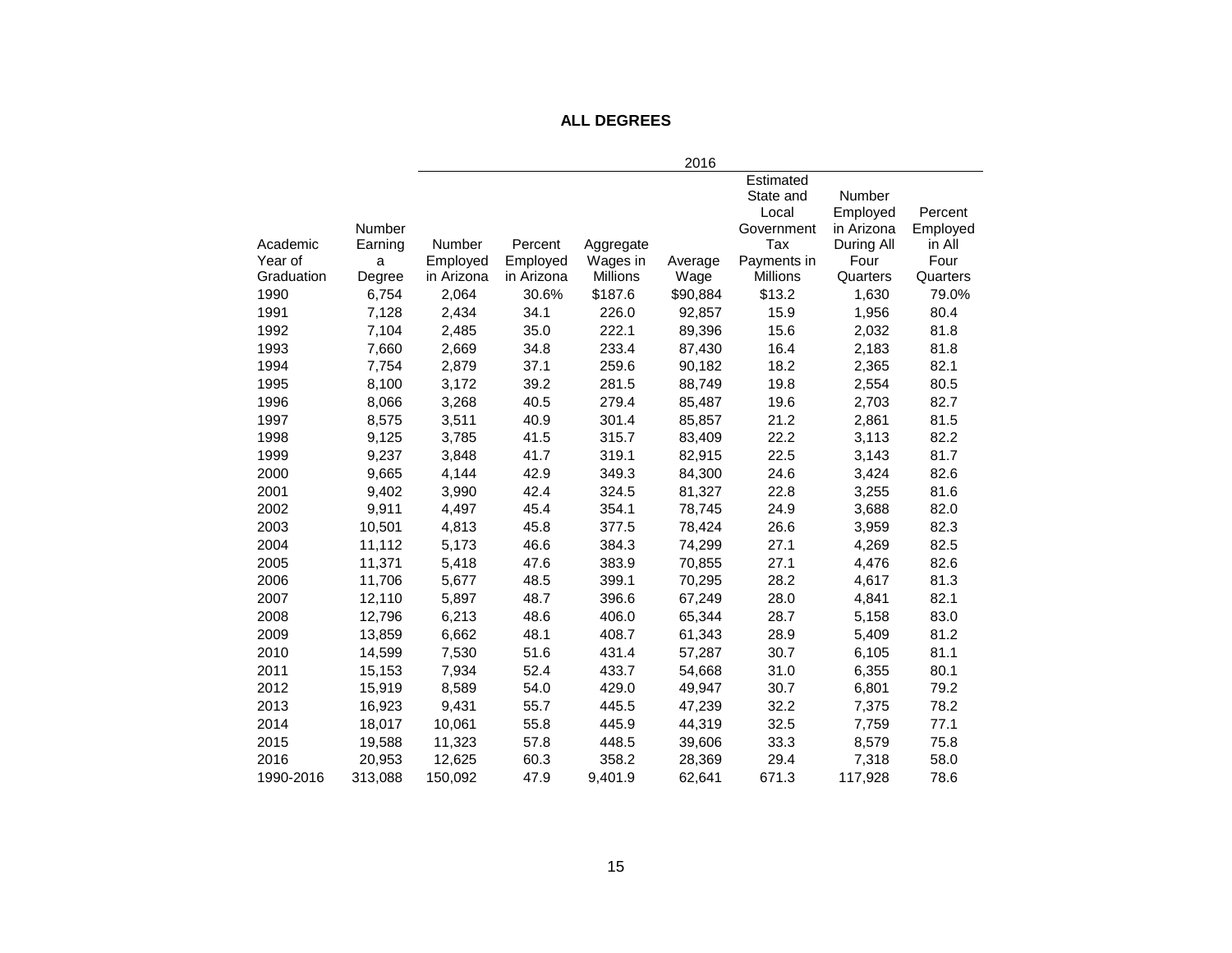#### **ALL UNDERGRADUATE DEGREES**

|            |           |            |            |                 | 2016     |                 |            |          |
|------------|-----------|------------|------------|-----------------|----------|-----------------|------------|----------|
|            |           |            |            |                 |          | Estimated       |            |          |
|            |           |            |            |                 |          | State and       | Number     |          |
|            |           |            |            |                 |          | Local           | Employed   | Percent  |
|            |           |            |            |                 |          | Government      | in Arizona | Employed |
| Academic   | Number    | Number     | Percent    | Aggregate       |          | Tax             | During All | in All   |
| Year of    | Earning a | Employed   | Employed   | Wages in        | Average  | Payments in     | Four       | Four     |
| Graduation | Degree    | in Arizona | in Arizona | <b>Millions</b> | Wage     | <b>Millions</b> | Quarters   | Quarters |
| 1990       | 5,028     | 1,618      | 32.2%      | \$143.2         | \$88,502 | \$10.1          | 1,291      | 79.8%    |
| 1991       | 5,273     | 1,927      | 36.5       | 176.8           | 91,727   | 12.4            | 1,572      | 81.6     |
| 1992       | 5,347     | 1,973      | 36.9       | 167.9           | 85,121   | 11.8            | 1,640      | 83.1     |
| 1993       | 5,652     | 2,065      | 36.5       | 175.5           | 84,978   | 12.4            | 1,711      | 82.9     |
| 1994       | 5,622     | 2,226      | 39.6       | 196.2           | 88,124   | 13.8            | 1,868      | 83.9     |
| 1995       | 5,741     | 2,405      | 41.9       | 202.8           | 84,306   | 14.3            | 1,949      | 81.0     |
| 1996       | 5,796     | 2,476      | 42.7       | 197.9           | 79,914   | 13.9            | 2,075      | 83.8     |
| 1997       | 6,105     | 2,665      | 43.7       | 216.4           | 81,217   | 15.2            | 2,193      | 82.3     |
| 1998       | 6,590     | 2,896      | 43.9       | 224.3           | 77,442   | 15.8            | 2,387      | 82.4     |
| 1999       | 6,600     | 2,875      | 43.6       | 219.8           | 76,459   | 15.5            | 2,354      | 81.9     |
| 2000       | 7,033     | 3,170      | 45.1       | 247.7           | 78,144   | 17.4            | 2,632      | 83.0     |
| 2001       | 6,840     | 3,074      | 44.9       | 227.5           | 74,002   | 16.0            | 2,525      | 82.1     |
| 2002       | 7,122     | 3,357      | 47.1       | 245.1           | 73,017   | 17.3            | 2,778      | 82.8     |
| 2003       | 7,527     | 3,578      | 47.5       | 255.0           | 71,279   | 18.0            | 2,965      | 82.9     |
| 2004       | 7,977     | 3,908      | 49.0       | 265.1           | 67,835   | 18.7            | 3,227      | 82.6     |
| 2005       | 8,508     | 4,197      | 49.3       | 271.4           | 64,666   | 19.2            | 3,470      | 82.7     |
| 2006       | 8,724     | 4,430      | 50.8       | 281.5           | 63,538   | 20.0            | 3,590      | 81.0     |
| 2007       | 8,895     | 4,564      | 51.3       | 278.5           | 61,029   | 19.8            | 3,732      | 81.8     |
| 2008       | 9,318     | 4,674      | 50.2       | 272.1           | 58,214   | 19.3            | 3,870      | 82.8     |
| 2009       | 9,703     | 4,850      | 50.0       | 264.4           | 54,518   | 18.8            | 3,931      | 81.1     |
| 2010       | 10,297    | 5,516      | 53.6       | 283.3           | 51,355   | 20.3            | 4,440      | 80.5     |
| 2011       | 10,622    | 5,831      | 54.9       | 284.1           | 48,730   | 20.4            | 4,618      | 79.2     |
| 2012       | 11,343    | 6,453      | 56.9       | 285.1           | 44,178   | 20.6            | 5,055      | 78.3     |
| 2013       | 12,059    | 7,087      | 58.8       | 293.7           | 41,442   | 21.5            | 5,490      | 77.5     |
| 2014       | 12,747    | 7,582      | 59.5       | 292.4           | 38,560   | 21.6            | 5,793      | 76.4     |
| 2015       | 13,501    | 8,528      | 63.2       | 294.3           | 34,511   | 22.3            | 6,407      | 75.1     |
| 2016       | 14,329    | 9,522      | 66.5       | 229.7           | 24,128   | 19.7            | 5,592      | 58.7     |
| 1990-2016  | 224,299   | 113,447    | 50.6       | 6,491.7         | 57,222   | 466.2           | 89,155     | 78.6     |
|            |           |            |            |                 |          |                 |            |          |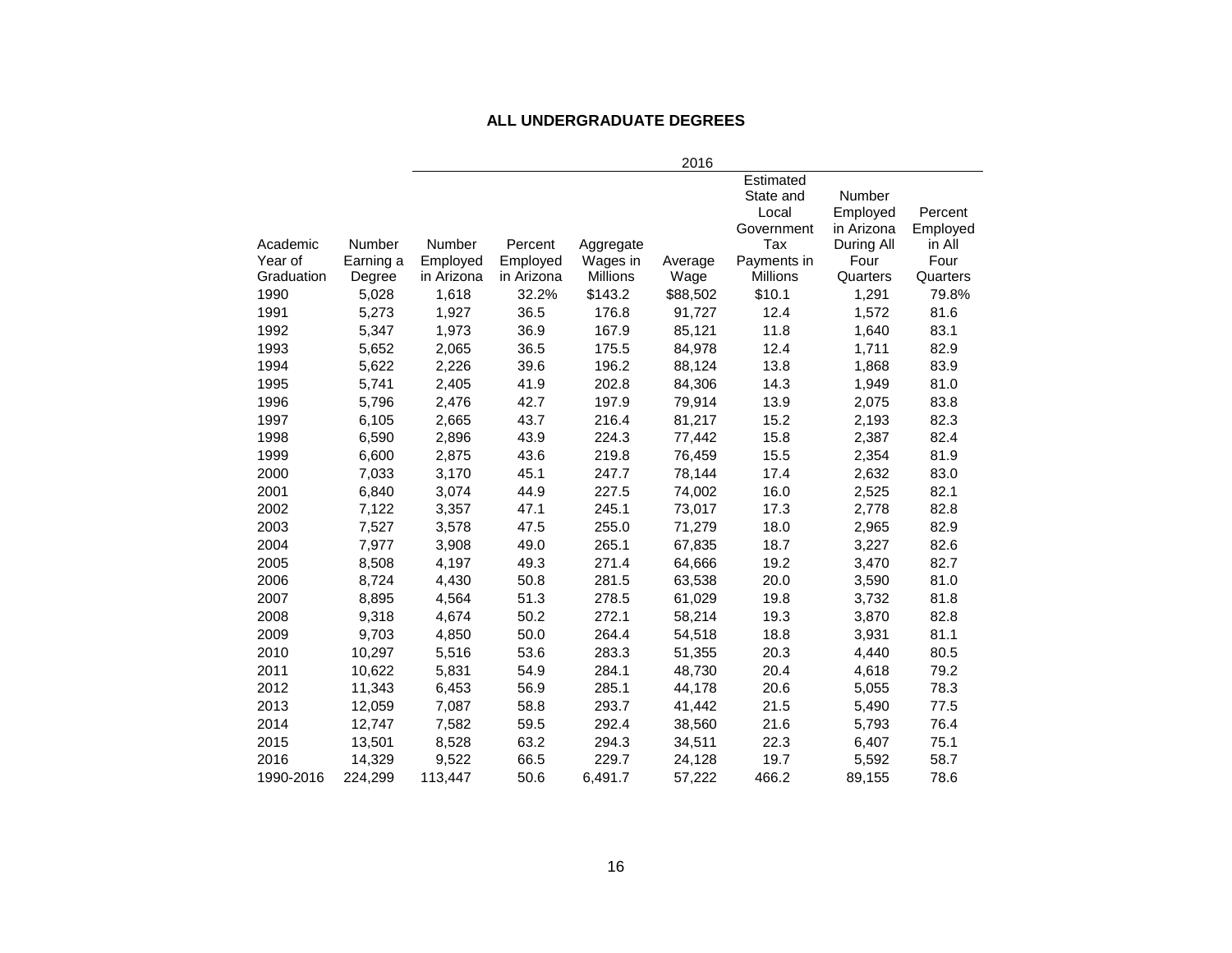#### **RESIDENT UNDERGRADUATE DEGREES**

|            |         |               |            |                 |          | 2016            |            |          |          |            |
|------------|---------|---------------|------------|-----------------|----------|-----------------|------------|----------|----------|------------|
|            |         |               |            |                 |          | Estimated       |            |          | Median   | Average    |
|            |         |               |            |                 |          | State and       | Number     |          | Wage of  | Wage as    |
|            |         |               |            |                 |          | Local           | Employed   | Percent  | Those    | a          |
|            | Number  |               |            |                 |          | Government      | in Arizona | Employed | Employed | Proportion |
| Academic   | Earning | <b>Number</b> | Percent    | Aggregate       |          | Tax             | During All | in All   | in All   | of the     |
| Year of    | a       | Employed      | Employed   | Wages in        | Average  | Payments in     | Four       | Four     | Four     | Median     |
| Graduation | Degree  | in Arizona    | in Arizona | <b>Millions</b> | Wage     | <b>Millions</b> | Quarters   | Quarters | Quarters | Wage       |
| 1990       | 4,113   | 1,519         | 36.9%      | \$134.5         | \$88,540 | \$9.5           | 1,211      | 79.7%    | \$76,758 | 115.4%     |
| 1991       | 4,280   | 1,814         | 42.4       | 166.1           | 91,588   | 11.7            | 1,480      | 81.6     | 75,811   | 120.8      |
| 1992       | 4,347   | 1,862         | 42.8       | 157.1           | 84,351   | 11.1            | 1,545      | 83.0     | 72,938   | 115.6      |
| 1993       | 4,500   | 1,918         | 42.6       | 161.6           | 84,263   | 11.4            | 1,588      | 82.8     | 73,791   | 114.2      |
| 1994       | 4,538   | 2,070         | 45.6       | 179.6           | 86,761   | 12.6            | 1,742      | 84.2     | 75,538   | 114.9      |
| 1995       | 4,737   | 2,268         | 47.9       | 187.8           | 82,821   | 13.2            | 1,834      | 80.9     | 72,375   | 114.4      |
| 1996       | 4,855   | 2,342         | 48.2       | 186.5           | 79,613   | 13.1            | 1,965      | 83.9     | 71,228   | 111.8      |
| 1997       | 4,975   | 2,484         | 49.9       | 197.9           | 79,654   | 13.9            | 2,041      | 82.2     | 72,067   | 110.5      |
| 1998       | 5,147   | 2,682         | 52.1       | 206.7           | 77,060   | 14.6            | 2,216      | 82.6     | 68,448   | 112.6      |
| 1999       | 5,125   | 2,635         | 51.4       | 199.4           | 75,687   | 14.1            | 2,160      | 82.0     | 67,869   | 111.5      |
| 2000       | 5,413   | 2,885         | 53.3       | 222.5           | 77,119   | 15.7            | 2,398      | 83.1     | 70,900   | 108.8      |
| 2001       | 5,292   | 2,824         | 53.4       | 205.5           | 72,777   | 14.5            | 2,319      | 82.1     | 66,425   | 109.6      |
| 2002       | 5,684   | 3,110         | 54.7       | 224.1           | 72,058   | 15.8            | 2,581      | 83.0     | 63,844   | 112.9      |
| 2003       | 6,009   | 3,303         | 55.0       | 231.6           | 70,109   | 16.4            | 2,728      | 82.6     | 63,666   | 110.1      |
| 2004       | 6,403   | 3,625         | 56.6       | 243.1           | 67,054   | 17.2            | 3,000      | 82.8     | 61,097   | 109.7      |
| 2005       | 6,781   | 3,891         | 57.4       | 249.5           | 64,132   | 17.6            | 3,228      | 83.0     | 60,067   | 106.8      |
| 2006       | 7,032   | 4,140         | 58.9       | 261.3           | 63,118   | 18.5            | 3,357      | 81.1     | 59,668   | 105.8      |
| 2007       | 7,151   | 4,226         | 59.1       | 255.5           | 60,454   | 18.1            | 3,464      | 82.0     | 56,723   | 106.6      |
| 2008       | 7,421   | 4,346         | 58.6       | 252.2           | 58,037   | 17.9            | 3,612      | 83.1     | 55,698   | 104.2      |
| 2009       | 7,654   | 4,512         | 58.9       | 244.7           | 54,242   | 17.4            | 3,680      | 81.6     | 53,257   | 101.8      |
| 2010       | 8,242   | 5,135         | 62.3       | 262.5           | 51,124   | 18.8            | 4,132      | 80.5     | 52,226   | 97.9       |
| 2011       | 8,508   | 5,413         | 63.6       | 264.2           | 48,802   | 19.0            | 4,317      | 79.8     | 48,991   | 99.6       |
| 2012       | 9,100   | 5,990         | 65.8       | 263.2           | 43,947   | 19.0            | 4,720      | 78.8     | 45,860   | 95.8       |
| 2013       | 9,562   | 6,551         | 68.5       | 270.7           | 41,328   | 19.8            | 5,085      | 77.6     | 44,300   | 93.3       |
| 2014       | 9,691   | 6,900         | 71.2       | 266.7           | 38,647   | 19.7            | 5,307      | 76.9     | 41,444   | 93.3       |
| 2015       | 10,015  | 7,578         | 75.7       | 263.5           | 34,776   | 19.9            | 5,759      | 76.0     | 38,610   | 90.1       |
| 2016       | 10,302  | 8,343         | 81.0       | 207.6           | 24,887   | 17.6            | 5,093      | 61.0     | 28,933   | 86.0       |
| 1990-2016  | 176.877 | 104.366       | 59.0       | 5,965.7         | 57,161   | 428.3           | 82,562     | 79.1     | 52.951   | 108.0      |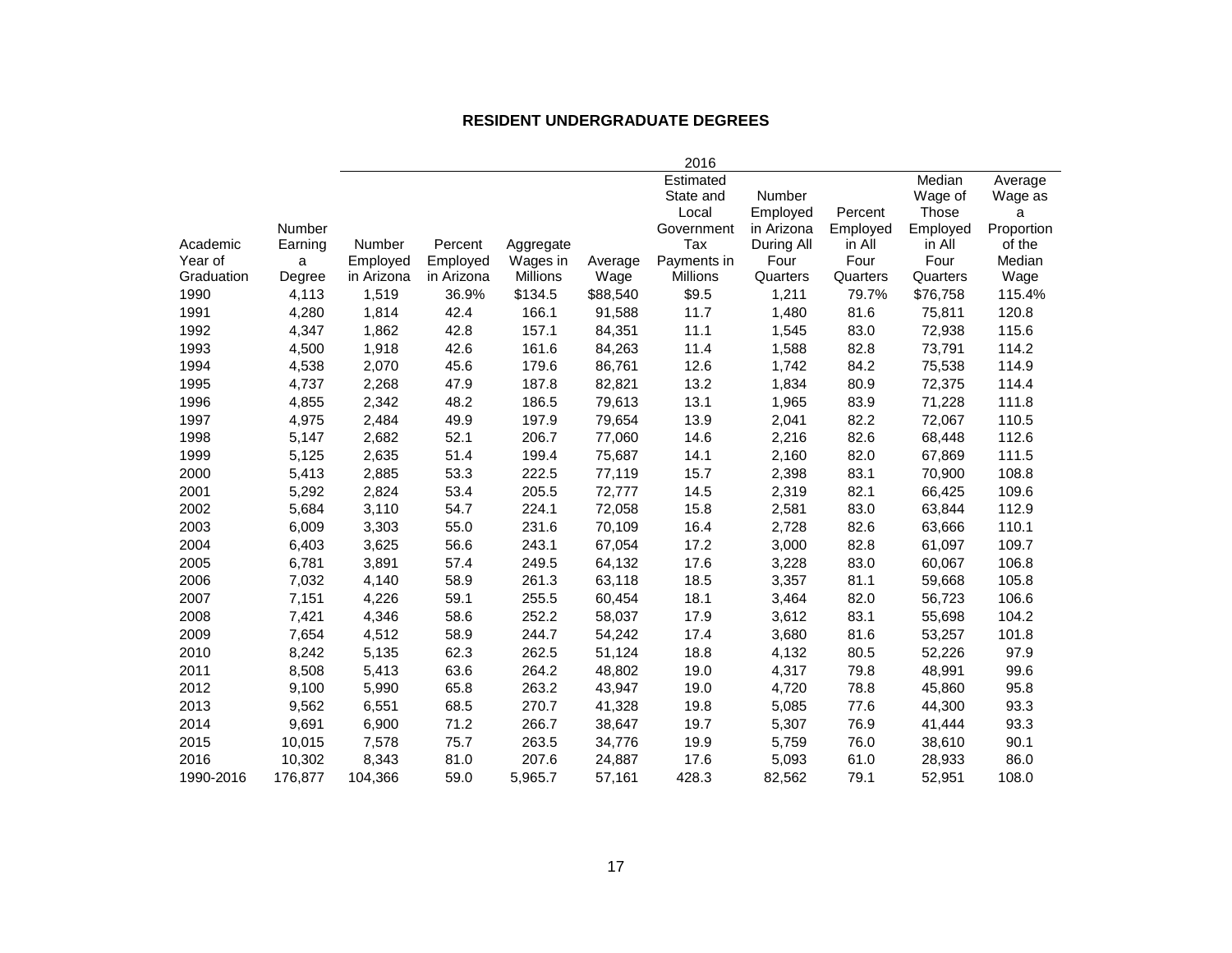#### **NONRESIDENT UNDERGRADUATE DEGREES**

|            |         |            |            |                 |          | 2016            |            |          |          |            |
|------------|---------|------------|------------|-----------------|----------|-----------------|------------|----------|----------|------------|
|            |         |            |            |                 |          | Estimated       |            |          | Median   | Average    |
|            |         |            |            |                 |          | State and       | Number     |          | Wage of  | Wage as    |
|            |         |            |            |                 |          | Local           | Employed   | Percent  | Those    | a          |
|            | Number  |            |            |                 |          | Government      | in Arizona | Employed | Employed | Proportion |
| Academic   | Earning | Number     | Percent    | Aggregate       |          | Tax             | During All | in All   | in All   | of the     |
| Year of    | a       | Employed   | Employed   | Wages in        | Average  | Payments in     | Four       | Four     | Four     | Median     |
| Graduation | Degree  | in Arizona | in Arizona | <b>Millions</b> | Wage     | <b>Millions</b> | Quarters   | Quarters | Quarters | Wage       |
| 1990       | 915     | 99         | 10.8%      | \$8.7           | \$87,907 | \$0.6           | 80         | 80.8%    | \$62,373 | 140.9%     |
| 1991       | 993     | 113        | 11.4       | 10.6            | 93,956   | 0.7             | 92         | 81.4     | 86,994   | 108.0      |
| 1992       | 1,000   | 111        | 11.1       | 10.9            | 98,045   | 0.8             | 95         | 85.6     | 84,933   | 115.4      |
| 1993       | 1,152   | 147        | 12.8       | 13.9            | 94,300   | 1.0             | 123        | 83.7     | 82,832   | 113.8      |
| 1994       | 1,084   | 156        | 14.4       | 16.6            | 106,201  | 1.2             | 126        | 80.8     | 91,667   | 115.9      |
| 1995       | 1,004   | 137        | 13.6       | 14.9            | 108,881  | 1.0             | 115        | 83.9     | 80,599   | 135.1      |
| 1996       | 941     | 134        | 14.2       | 11.4            | 85,167   | 0.8             | 110        | 82.1     | 80,894   | 105.3      |
| 1997       | 1,130   | 181        | 16.0       | 18.6            | 102,665  | 1.3             | 152        | 84.0     | 81,643   | 125.7      |
| 1998       | 1,443   | 214        | 14.8       | 17.6            | 82,229   | 1.2             | 171        | 79.9     | 77,338   | 106.3      |
| 1999       | 1,475   | 240        | 16.3       | 20.4            | 84,931   | 1.4             | 194        | 80.8     | 73,883   | 115.0      |
| 2000       | 1,620   | 285        | 17.6       | 25.2            | 88,512   | 1.8             | 234        | 82.1     | 85,537   | 103.5      |
| 2001       | 1,548   | 250        | 16.1       | 22.0            | 87,833   | 1.5             | 206        | 82.4     | 73,985   | 118.7      |
| 2002       | 1,438   | 247        | 17.2       | 21.0            | 85,100   | 1.5             | 197        | 79.8     | 73,949   | 115.1      |
| 2003       | 1,518   | 275        | 18.1       | 23.5            | 85,331   | 1.6             | 237        | 86.2     | 74,068   | 115.2      |
| 2004       | 1,574   | 283        | 18.0       | 22.0            | 77,836   | 1.6             | 227        | 80.2     | 71,611   | 108.7      |
| 2005       | 1,727   | 306        | 17.7       | 21.9            | 71,456   | 1.5             | 242        | 79.1     | 67,848   | 105.3      |
| 2006       | 1,692   | 290        | 17.1       | 20.2            | 69,535   | 1.4             | 233        | 80.3     | 68,404   | 101.7      |
| 2007       | 1,744   | 338        | 19.4       | 23.1            | 68,227   | 1.6             | 268        | 79.3     | 65,802   | 103.7      |
| 2008       | 1,897   | 328        | 17.3       | 19.9            | 60,569   | 1.4             | 258        | 78.7     | 59,925   | 101.1      |
| 2009       | 2,049   | 338        | 16.5       | 19.7            | 58,198   | 1.4             | 251        | 74.3     | 61,510   | 94.6       |
| 2010       | 2,055   | 381        | 18.5       | 20.8            | 54,468   | 1.5             | 308        | 80.8     | 53,743   | 101.4      |
| 2011       | 2,114   | 418        | 19.8       | 20.0            | 47,793   | 1.4             | 301        | 72.0     | 52,561   | 90.9       |
| 2012       | 2,243   | 463        | 20.6       | 21.8            | 47,172   | 1.6             | 335        | 72.4     | 50,150   | 94.1       |
| 2013       | 2,497   | 536        | 21.5       | 23.0            | 42,843   | 1.7             | 405        | 75.6     | 46,000   | 93.1       |
| 2014       | 3,056   | 682        | 22.3       | 25.7            | 37,686   | 1.9             | 486        | 71.3     | 43,100   | 87.4       |
| 2015       | 3,486   | 950        | 27.3       | 30.8            | 32,398   | 2.4             | 648        | 68.2     | 39,828   | 81.3       |
| 2016       | 4,027   | 1,179      | 29.3       | 22.1            | 18,758   | 2.0             | 499        | 42.3     | 27,434   | 68.4       |
| 1990-2016  | 47,422  | 9,081      | 19.1       | 526.0           | 57,921   | 37.9            | 6,593      | 72.6     | 55,000   | 105.3      |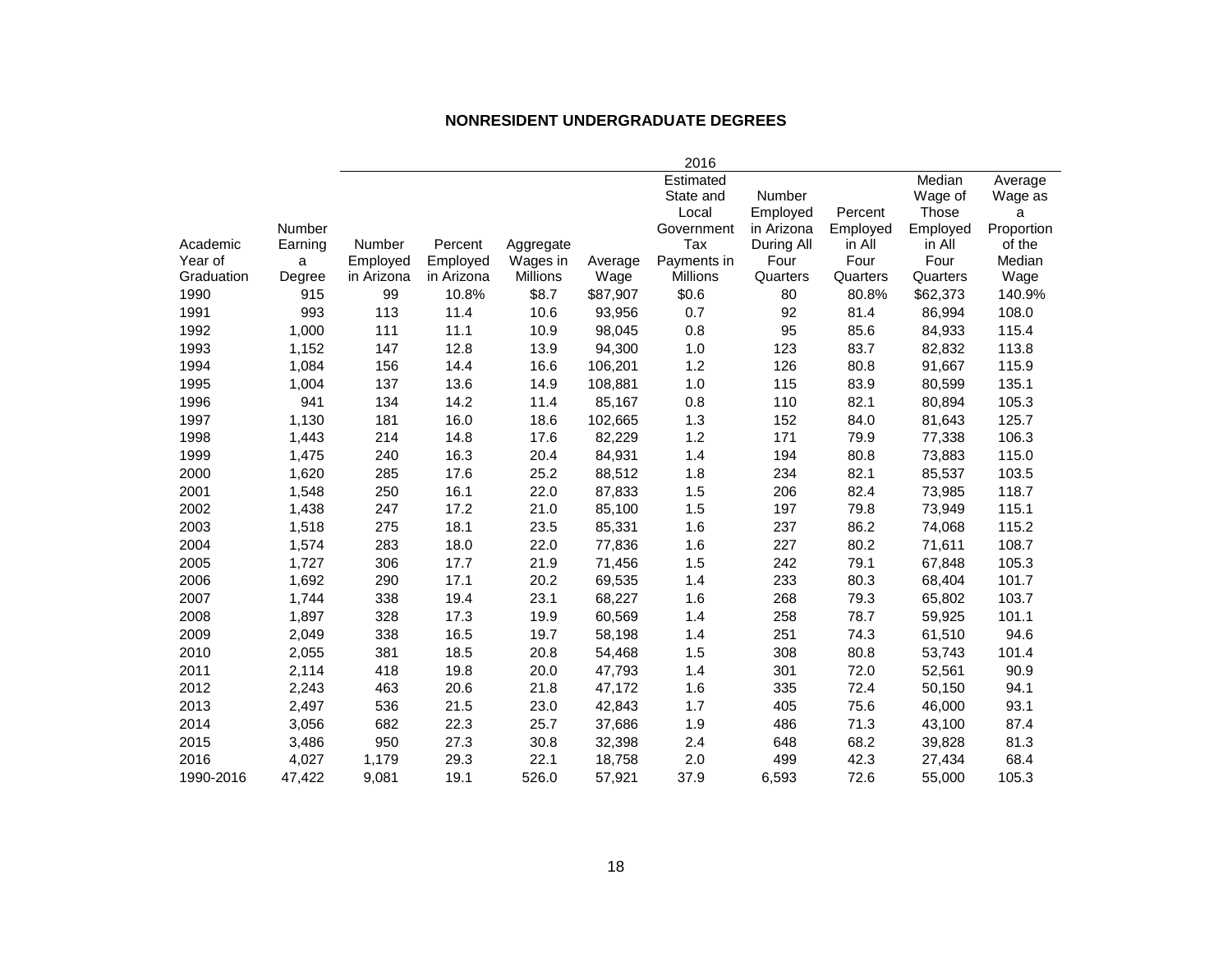#### **ALL GRADUATE DEGREES**

| 2016                                                                                           |                        |
|------------------------------------------------------------------------------------------------|------------------------|
| Estimated                                                                                      |                        |
| State and                                                                                      | Number                 |
| Local                                                                                          | Percent<br>Employed    |
| Government                                                                                     | in Arizona<br>Employed |
| Number<br>Number<br>Tax<br>Academic<br>Percent<br>Aggregate                                    | During All<br>in All   |
| Year of<br>Earning a<br>Employed<br>Employed<br>Wages in<br>Payments in<br>Average             | Four<br>Four           |
| Graduation<br>in Arizona<br>in Arizona<br><b>Millions</b><br><b>Millions</b><br>Degree<br>Wage | Quarters<br>Quarters   |
| \$3.1<br>1990<br>1,726<br>446<br>25.8%<br>\$44.4<br>\$99,525                                   | 76.0%<br>339           |
| 1,855<br>507<br>27.3<br>49.3<br>3.5<br>1991<br>97,151                                          | 384<br>75.7            |
| 54.2<br>1992<br>1,757<br>512<br>29.1<br>105,869<br>3.8                                         | 392<br>76.6            |
| 1993<br>2,008<br>604<br>30.1<br>57.9<br>95,814<br>4.1                                          | 472<br>78.1            |
| 653<br>30.6<br>63.5<br>1994<br>2,132<br>97,199<br>4.5                                          | 76.1<br>497            |
| 2,359<br>767<br>32.5<br>78.8<br>5.5<br>1995<br>102,679                                         | 605<br>78.9            |
| 792<br>34.9<br>1996<br>2,270<br>81.5<br>102,910<br>5.7                                         | 628<br>79.3            |
| 1997<br>846<br>34.3<br>85.0<br>6.0<br>2,470<br>100,473                                         | 668<br>79.0            |
| 2,535<br>889<br>35.1<br>91.4<br>6.4<br>1998<br>102,848                                         | 726<br>81.7            |
| 2,637<br>973<br>36.9<br>99.2<br>1999<br>101,989<br>7.0                                         | 789<br>81.1            |
| 2000<br>2,632<br>974<br>37.0<br>101.6<br>7.1<br>104,337                                        | 792<br>81.3            |
| 2,562<br>916<br>35.8<br>97.0<br>2001<br>105,911<br>6.8                                         | 730<br>79.7            |
| 2002<br>2,789<br>1,140<br>40.9<br>109.0<br>95,612<br>7.6                                       | 910<br>79.8            |
| 2003<br>41.5<br>2,974<br>1,235<br>122.4<br>99,124<br>8.6                                       | 994<br>80.5            |
| 2004<br>40.4<br>119.2<br>3,135<br>1,265<br>94,268<br>8.4                                       | 82.4<br>1,042          |
| 2005<br>1,221<br>42.6<br>112.5<br>7.9<br>2,863<br>92,128                                       | 82.4<br>1,006          |
| 2006<br>1,247<br>41.8<br>117.6<br>94,300<br>8.2<br>2,982                                       | 1,027<br>82.4          |
| 8.3<br>2007<br>3,215<br>1,333<br>41.5<br>118.0<br>88,543                                       | 1,109<br>83.2          |
| 2008<br>3,478<br>1,539<br>44.2<br>133.9<br>86,998<br>9.4                                       | 1,288<br>83.7          |
| 2009<br>4,156<br>1,812<br>43.6<br>144.3<br>79,611<br>10.1                                      | 81.6<br>1,478          |
| 10.4<br>2010<br>4,302<br>2,014<br>46.8<br>148.1<br>73,532                                      | 1,665<br>82.7          |
| 2011<br>46.4<br>10.5<br>4,531<br>2,103<br>149.6<br>71,133                                      | 82.6<br>1,737          |
| 46.7<br>2012<br>4,576<br>2,136<br>143.9<br>67,373<br>10.1                                      | 81.7<br>1,746          |
| 2013<br>48.2<br>151.8<br>10.7<br>4,864<br>2,344<br>64,765                                      | 80.4<br>1,885          |
| 2014<br>47.0<br>153.5<br>10.8<br>5,270<br>2,479<br>61,931                                      | 79.3<br>1,966          |
| 2015<br>6,087<br>2,795<br>45.9<br>154.2<br>55,152<br>11.0                                      | 77.7<br>2,172          |
| 2016<br>6,624<br>3,103<br>46.8<br>41,384<br>9.7<br>128.4                                       | 1,726<br>55.6          |
| 1990-2016<br>88,789<br>36,645<br>41.3<br>2,910.2<br>79,415<br>205.1                            | 78.5<br>28,773         |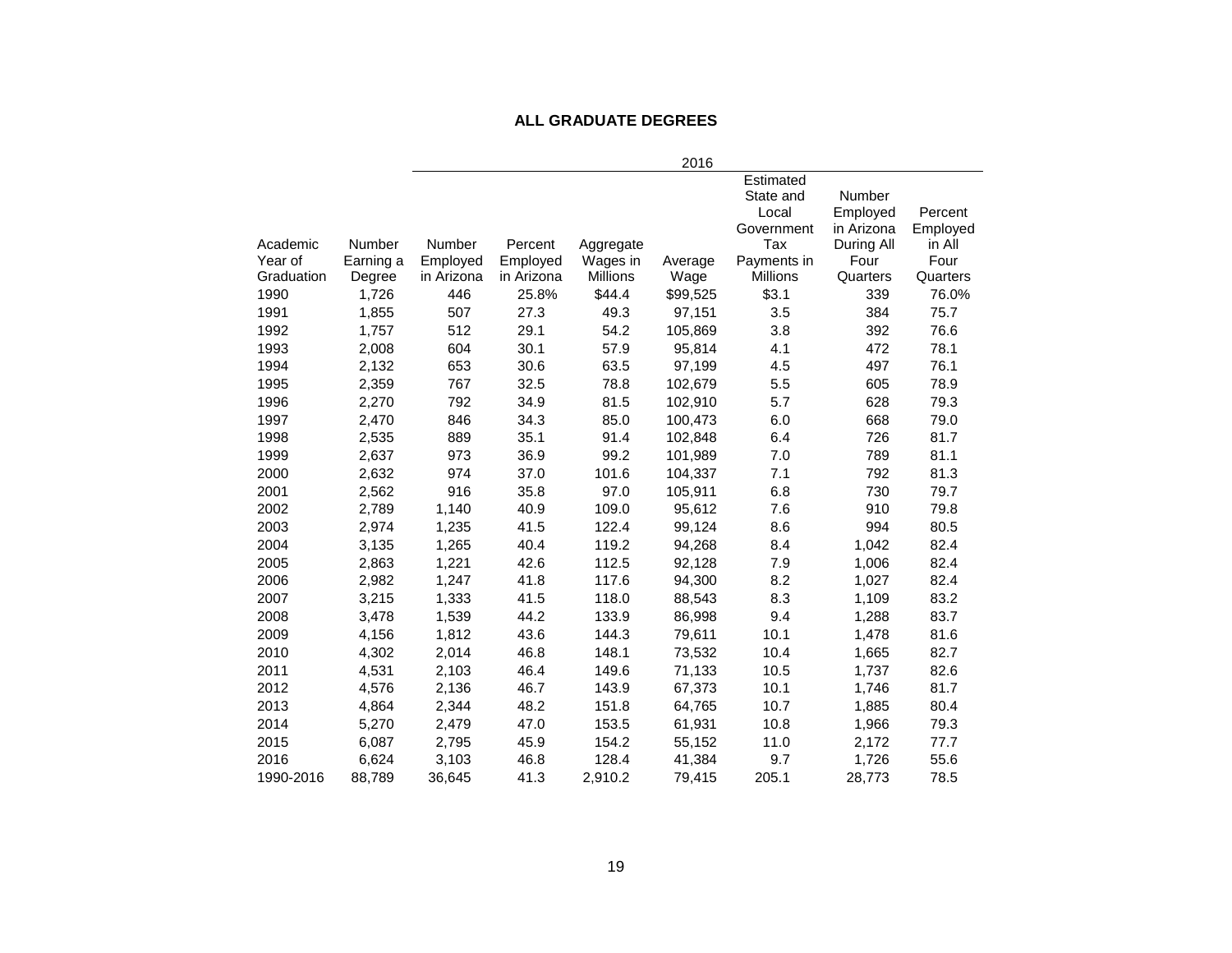#### **RESIDENT GRADUATE DEGREES**

|            |         |            |            |                 |          | 2016            |            |          |          |            |
|------------|---------|------------|------------|-----------------|----------|-----------------|------------|----------|----------|------------|
|            |         |            |            |                 |          | Estimated       |            |          | Median   | Average    |
|            |         |            |            |                 |          | State and       | Number     |          | Wage of  | Wage as    |
|            |         |            |            |                 |          | Local           | Employed   | Percent  | Those    | a          |
|            | Number  |            |            |                 |          | Government      | in Arizona | Employed | Employed | Proportion |
| Academic   | Earning | Number     | Percent    | Aggregate       |          | Tax             | During All | in All   | in All   | of the     |
| Year of    | a       | Employed   | Employed   | Wages in        | Average  | Payments in     | Four       | Four     | Four     | Median     |
| Graduation | Degree  | in Arizona | in Arizona | <b>Millions</b> | Wage     | <b>Millions</b> | Quarters   | Quarters | Quarters | Wage       |
| 1990       | 1,111   | 368        | 33.1%      | \$36.1          | \$98,233 | \$2.6           | 277        | 75.3%    | \$80,864 | 121.5%     |
| 1991       | 1,328   | 447        | 33.7       | 45.0            | 100,622  | 3.2             | 337        | 75.4     | 88,053   | 114.3      |
| 1992       | 1,248   | 464        | 37.2       | 50.7            | 109,316  | 3.6             | 354        | 76.3     | 80,341   | 136.1      |
| 1993       | 1,416   | 556        | 39.3       | 53.2            | 95,633   | 3.7             | 434        | 78.1     | 82,076   | 116.5      |
| 1994       | 1,538   | 615        | 40.0       | 59.8            | 97,243   | 4.2             | 469        | 76.3     | 85,681   | 113.5      |
| 1995       | 1,711   | 715        | 41.8       | 72.5            | 101,351  | 5.1             | 560        | 78.3     | 88,925   | 114.0      |
| 1996       | 1,630   | 727        | 44.6       | 74.9            | 102,983  | 5.2             | 574        | 79.0     | 87,858   | 117.2      |
| 1997       | 1,718   | 741        | 43.1       | 74.2            | 100,110  | 5.2             | 581        | 78.4     | 84,554   | 118.4      |
| 1998       | 1,767   | 780        | 44.1       | 78.9            | 101,153  | 5.5             | 627        | 80.4     | 83,774   | 120.7      |
| 1999       | 1,844   | 875        | 47.5       | 88.3            | 100,879  | 6.2             | 710        | 81.1     | 86,085   | 117.2      |
| 2000       | 1,780   | 846        | 47.5       | 88.1            | 104,161  | 6.2             | 682        | 80.6     | 92,431   | 112.7      |
| 2001       | 1,705   | 805        | 47.2       | 85.9            | 106,675  | 6.0             | 642        | 79.8     | 90,000   | 118.5      |
| 2002       | 1,972   | 1,025      | 52.0       | 98.5            | 96,103   | 6.9             | 820        | 80.0     | 84,014   | 114.4      |
| 2003       | 2,045   | 1,097      | 53.6       | 108.6           | 99,020   | 7.6             | 884        | 80.6     | 82,819   | 119.6      |
| 2004       | 2,009   | 1,075      | 53.5       | 101.9           | 94,771   | 7.1             | 894        | 83.2     | 83,434   | 113.6      |
| 2005       | 1,981   | 1,090      | 55.0       | 99.6            | 91,338   | 7.0             | 900        | 82.6     | 80,006   | 114.2      |
| 2006       | 1,891   | 1,085      | 57.4       | 102.8           | 94,723   | 7.2             | 890        | 82.0     | 81,938   | 115.6      |
| 2007       | 2,059   | 1,171      | 56.9       | 99.5            | 84,992   | $7.0\,$         | 973        | 83.1     | 73,614   | 115.5      |
| 2008       | 2,331   | 1,366      | 58.6       | 117.7           | 86,178   | 8.2             | 1,149      | 84.1     | 72,757   | 118.4      |
| 2009       | 2,463   | 1,536      | 62.4       | 119.4           | 77,734   | 8.4             | 1,256      | 81.8     | 70,436   | 110.4      |
| 2010       | 2,702   | 1,724      | 63.8       | 123.3           | 71,502   | 8.7             | 1,423      | 82.5     | 65,968   | 108.4      |
| 2011       | 2,778   | 1,766      | 63.6       | 124.2           | 70,356   | 8.7             | 1,483      | 84.0     | 63,474   | 110.8      |
| 2012       | 2,655   | 1,742      | 65.6       | 115.1           | 66,046   | 8.1             | 1,443      | 82.8     | 62,542   | 105.6      |
| 2013       | 2,733   | 1,915      | 70.1       | 120.8           | 63,077   | 8.5             | 1,555      | 81.2     | 61,975   | 101.8      |
| 2014       | 2,691   | 1,946      | 72.3       | 120.2           | 61,770   | 8.5             | 1,556      | 80.0     | 58,610   | 105.4      |
| 2015       | 2,758   | 2,087      | 75.7       | 114.0           | 54,625   | 8.1             | 1,642      | 78.7     | 53,505   | 102.1      |
| 2016       | 2,806   | 2,257      | 80.4       | 98.1            | 43,447   | 7.4             | 1,387      | 61.5     | 47,374   | 91.7       |
| 1990-2016  | 54,670  | 30,821     | 56.4       | 2,471.1         | 80,176   | 174.0           | 24,502     | 79.5     | 70,000   | 114.5      |